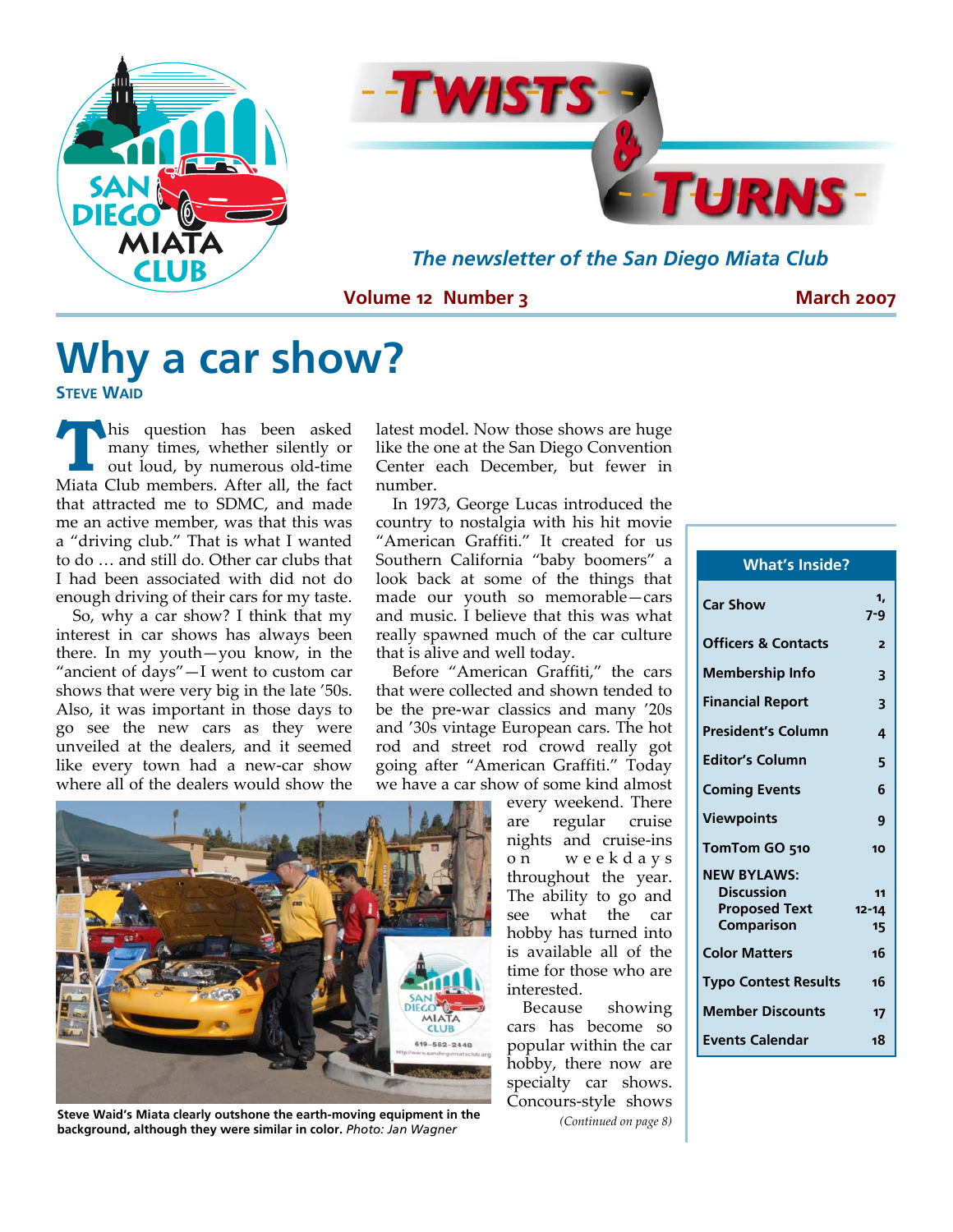## **SDMC Officers**



Sue Hinkle President



Scott Lewis Vice President



Brenda Kay **Secretary** 



Judy Lewis **Treasurer** 

### **Executive Board**

"@..." indicates that e‐mail address ends in @sandiegomiataclub.org

**PRESIDENT** Sue Hinkle 760‐735‐9456 *president@...* **VICE PRESIDENT** Scott Lewis 619‐890‐8305 *vicepresident@...* **SECRETARY** Brenda Kay 858‐715‐0013 *secretary@...* **TREASURER** Judy Lewis 619‐890‐8305 *treasurer@... To send e‐mail to all members of the Board board@...*

| ldress ends in @sar |
|---------------------|
| 760-735-94          |
| 619-890-83          |
| 858-715-00          |
| 619-890-83          |
|                     |

### **Administrative Board**

| <b>MEMBERSHIP</b>         | Jerry & Janice Boster 619-437-4465 |                              | membership@          |
|---------------------------|------------------------------------|------------------------------|----------------------|
| <b>EVENTS COORDINATOR</b> | Tom Thompson<br>Mark Booth         | 949-492-5885<br>619-670-3789 | events@              |
| <b>CLUB E-MAIL</b>        | Bob Kleeman                        | 619-501-9776                 | postmaster@          |
| <b>WEBMASTER</b>          | Dan Garcia                         | 619-448-4380                 | webmaster@           |
| <b>CLUB REGALIA</b>       | Linda Payne<br>Mary Clark          | 858-560-4272<br>760-737-8971 | regalia@             |
| <b>VENDOR RELATIONS</b>   | (vacant)                           |                              |                      |
| <b>HISTORIAN</b>          | Elinor Shack                       | 858-485-0278                 | mshack@san.rr.com    |
| <b>NAME BADGES</b>        | Vicky Krueger                      | 858-486-4711                 | vicky@teamvoodoo.com |

### *Twists & Turns* **Staff**

| <b>EDITOR-IN-CHIEF</b>     | Jerry Standefer                                   | 619-295-5993                                 | newsletter@                                                 |
|----------------------------|---------------------------------------------------|----------------------------------------------|-------------------------------------------------------------|
| Production Editor          | Larry Clark                                       | 760-737-8971                                 | newsletter@                                                 |
| <b>FEATURES EDITOR</b>     | <b>Bruce Lewis</b>                                | 619-447-0930                                 | ouizoom@yahoo.com                                           |
| PERSONALITIES EDITOR       | Kelley Raymond                                    | 619-846-3784                                 | kray63@yahoo.com                                            |
| <b>TECHNICAL EDITOR</b>    | Barry Billingsley                                 | 858-755-5905                                 |                                                             |
|                            |                                                   |                                              | barrybillingsley@worldnet.att.net                           |
| <b>MAILING COORDINATOR</b> | <b>Janice Boster</b>                              | 619-437-4465                                 | jboster@san.rr.com                                          |
| <b>PROOFREADERS</b>        | Robin Faircloth<br>Carl Martens<br>Cindy Jennings | 760-789-5171<br>619-501-4852<br>619-476-0951 | hawkinlady@cox.net<br>chmartens@cox.net<br>cinjen72@cox.net |
| Printing                   | Sign Up                                           | 858-486-6771                                 | signup7@aol.com                                             |
|                            |                                                   |                                              |                                                             |

The SAN DIEGO MIATA CLUB is a nonprofit California corporation. *Twists & Turns* is the monthly newsletter of the SAN DIEGO MIATA CLUB. Use of articles or stories by other Miata clubs is hereby granted, provided proper credit is given.

Submissions to the newsletter are welcomed and encouraged. When possible, please e‐mail your submissions to the newsletter editor. Submissions may also be mailed to the club's post office box.

Submission deadline is the 15th of each month. The Editor reserves the right to edit all submissions.

## **Contact SDMC**

**On the web**  *www.sandiegomiataclub.org*

**24-hour voice message line**  619‐434‐2007

**By mail**  P.O. Box 180833 Coronado CA 92178‐0833

#### **Club e-mail**

Most club communication is conducted via e‐mail through a Yahoo Group named SDMC‐List. A free Yahoo account is required. Follow these steps to join.

- 1. Go to *http://autos.groups.yahoo.com/ group/SDMC‐List* (capitalization matters!).
- 2. Click "Join This Group!"
- 3. If you have a Yahoo account, log in. If you do not, click "Sign Up" and follow the instructions.
- 4. After logging in, you will be returned to the SDMC‐List "Join This Group" page.
- 5. In "Comment to Owner," state that you are an SDMC member.
- 6. Complete remaining selections, perform Word Verification, and click the "Join" button.
- 7. Your SDMC membership will be verified. The verification and approval process may take several days.

For more detailed instructions, see the club's website.

#### **Membership roster**

The membership roster is avail‐ able to SDMC members only. Fol‐ low these steps to access the roster.

- 1. Go to *http://autos.groups.yahoo.com/ group/SDMC‐List*.
- 2. Log in and click "Database"
- 3. Click on the most current table in the tables list
- 4. To print, click "Printable Report." The printed copy will be 15–20 pages.

For more detailed instructions and options, see the club's web site.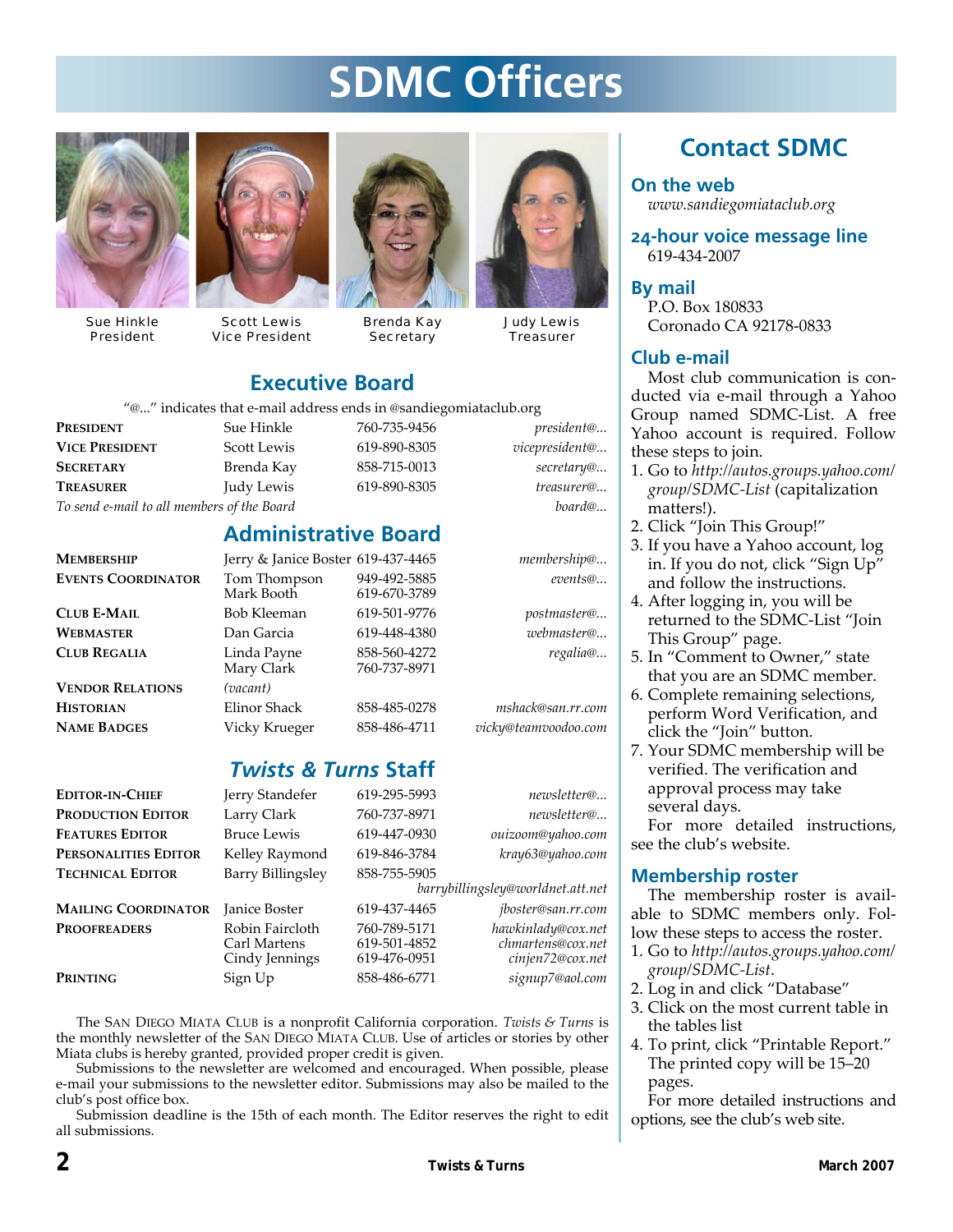## **Membership Information**

## **New Members**

Welcome to our newest members (since the previous newsletter):

| As of February 15, 2007, we have 204 memberships (70 single, 134 dual) and<br>a total of 338 members. |  |
|-------------------------------------------------------------------------------------------------------|--|
|                                                                                                       |  |

## **Monthly Meetings**

Our monthly meetings are a great opportunity to meet your fellow club members, ask questions, and share stories. Meetings are held on the fourth Thursday of each month, except in November and December when we meet on the third Thursday.

We meet at the Boll Weevil restaurant, 9330 Clairemont Mesa Blvd., in San Diego (between I‐15 and SR 163). To contact the restau‐ rant, call 858‐571‐6225.

Many members arrive around 6 p.m. to enjoy meals, snacks, or beverages while chatting with their Miata friends. The informal meeting starts at 7 p.m. We guarantee you'll have fun.

### **This month's meeting date: Thursday, March 22**

### **Financial Report (1/15/07 through 2/15/07) JUDY RYAN-LEWIS, TREASURER**

#### **Revenues and deposits:**

| <b>Expenses:</b> |  |
|------------------|--|
|                  |  |
|                  |  |
|                  |  |
|                  |  |
|                  |  |
|                  |  |

## **Dues**

Dues are \$35 per calendar year, for either an individual or a dual membership (two members in the same household). Members who join the club in the first half of the calendar year (January through June) pay \$35 for their first year; those who join in the second half of the year pay \$20 for the remainder of the year.

## **Badges**

Have you noticed those engraved plastic name badges that other members wear? Would you like to get one?

Badges are available in colors to match your car. The cost is \$9 each for badges with safety‐pin closures, or \$10 each for badges with mag‐ netic fasteners. Prices include ship‐ ping to your home.

Vicky Krueger handles the order‐ ing. Badge request forms are avail‐ able at the Regalia table at monthly meetings and on the club's web site. All orders must be prepaid.



## **Our Mission**

The purpose of the club is to pro‐ mote the enjoyment of, and enthusiasm for, one of the world's most ex‐ citing sports cars—the Mazda Miata.

Owning and driving a Miata is one of life's great pleasures, and adding the company and camarade‐ rie of like‐minded enthusiasts only enhances the experience. Won't you join the fun as we enjoy the beauty of San Diego County from the seat of a very special little roadster?

**Let's have fun driving our Miatas!**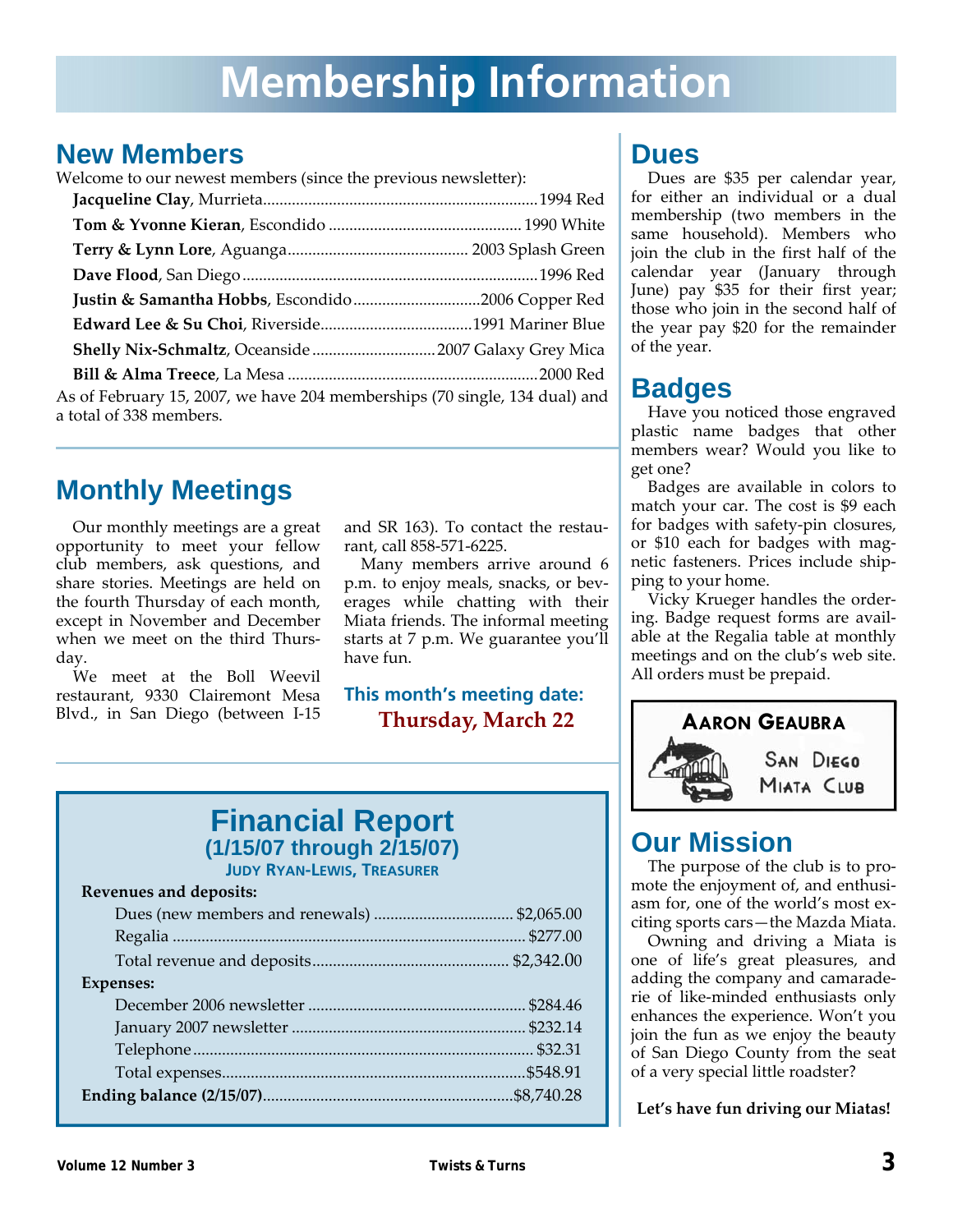### **From the Boardroom**

# **Rounding the corner—lap 12 just ahead**

**SUE HINKLE, PRESIDENT**



IT'S HARD to believe that only 10 months ago we were celebrating the club's 10th anniversary, and holding our annual

elections. By the time you read this message, we will only be five or six weeks away from our 2007 Annual Meeting where you, the membership, will once again nominate and elect a new slate of officers.

#### **Run for office**

This is the perfect opportunity for SDMC club members to support the greatest Miata club in the country by running for an elected office or announcing your interest in one of the many appointed positions. The more members who step up and declare their candidacy, the more fun we will have at the Annual Meeting. Over the past two or three years, most nominees have run unopposed; I believe a club of our size should have at least two individuals running for each elected position. This gives our membership a choice and a voice, and will have an affect on the fun that we all enjoy as members.

I ask you to think back to when you joined SDMC. Think of all the things you have participated in with the club, think about all the fun experiences you have shared with other club members, and then ask yourself the question, "What can I do to support SDMC?"

With our membership teetering around the 400‐member mark, I believe that we can make this year's election one of spirited competition and camaraderie. May the best members win!

#### **Bylaw revisions**

The Annual Meeting is not only organized to elect an Executive Board, it is also a time to conduct other club business that requires a vote from the membership. In October, the elected board voted, and appointed three club members to review our existing bylaws. The committee consisted of Gene Streeter (chairman), along with Larry Clark and Pat Minnich. Immediately, the committee rolled up their sleeves and began to work on a project that took the next three months to complete.

The committee carefully examined our previous bylaws and addressed the inaccuracies and ambiguities head‐on. The revisions and recommendations eliminate the inaccuracies in our existing bylaws, and provide our organization with a clearly written instrument to govern the club as we move forward. Included in this newsletter are the proposed revisions and rewrite of our bylaws.

I support the revisions that have been submitted by the committee, and congratulation them on a job well done. I would encourage each of you to review these revisions and consider the following options when we call for a vote to accept these bylaw changes at the Annual Meeting.

1. I can say an unqualified "yes."

2. I find the decision perfectly acceptable.

3. I can live with the decision; I'm

not especially enthusiastic about it.

4. I do not fully agree with the decision and need to register m y view. However, I do not choose to block the decision, and I'm willing to support it because I trust the wisdom of

the group.

5. I do not agree and feel that I need to stand in the way of this being accepted.

6. I feel that we have no clear sense of unity in the group. We need to do more work before a consensus can be reached.

#### **Volunteers**

My association with SDMC for the past 11 years has been a memorable experience as a participant, and a rewarding experience as an elected official. Early on I realized it was member volunteers who stepped up to make SDMC a great success, and it is no secret that SDMC is recognized as one of the greatest Miata clubs in the U.S. I attribute this success and recognition to those folks who willingly volunteered to support the club in any way they could. It is my hope that you will consider volunteering for this great club, and that all of you will plan to attend the Annual Meeting and elections.

I encourage you to consider running for an office, and I look forward to reading your candidate profiles. Until then, keep the top down, the wind in your hair, and the sun on your face. Enjoy doing what we do best: driving our Miatas.

### *Twists & Turns* **is printed by:**

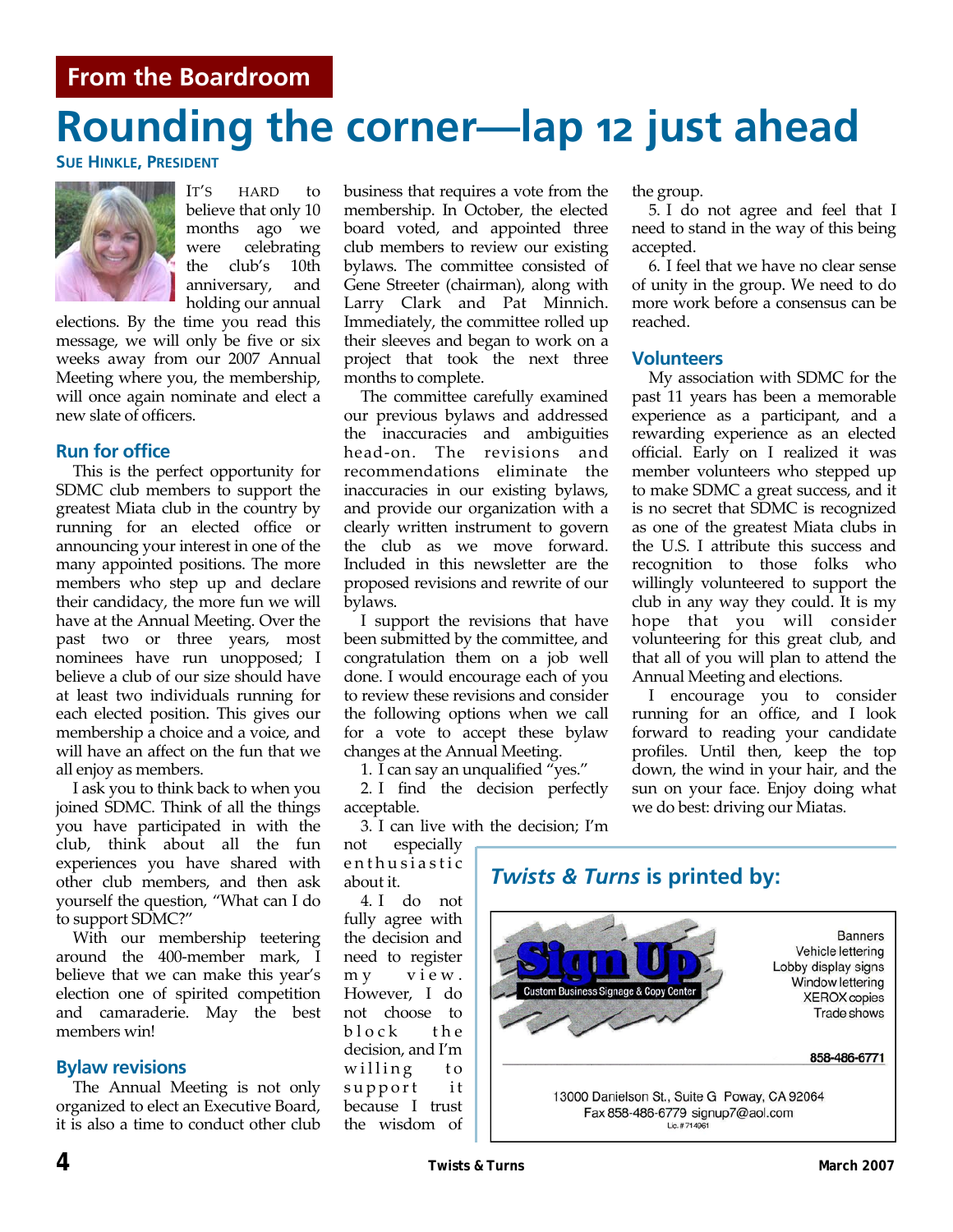### **Editor's Column**

# **The color of business**

**JERRY STANDEFER, EDITOR-IN-CHIEF**



IS IT JUST ME, or are there too many Brilliant Black NCs in the club now? In or‐ der to differentiate mine, I ordered

and received a new toy to install. Where are the clips? That's the same question that the vendor is now ask‐ ing the manufacturer. I think fate is conspiring to keep me from making my NC distinctive. Perhaps that Blazing Yellow paint job really is the answer?

I was going to write another arti‐ cle about colors that would certainly stir things up, but there is business to attend to. Maybe next month… .

#### **Membership numbers**

Many of you may have noticed the drop in membership numbers from last month's newsletter. As of January 31, all memberships that have not renewed were removed from the membership roster. The drop represents a 33.6% decline.

I was completely floored when I was first informed of the number of memberships that did not renew. Disbelief ran through my system, and I was depressed for the rest of the day. How could this happen? I expressed my shock to Jerry and Janice Boster, our membership duo.

What they told me was surpris‐ ing, but it made sense. SDMC has typically lost approximately 30% of its membership every year. We have never really noticed this before be‐ cause our membership renewals were on a monthly basis; every month, a dozen or so memberships didn't renew. Now that our mem‐ berships are on an annual renewal system, the numbers appear huge and shocking.

So, don't fret. Instead, let's focus on building up our membership back to the 500‐member mark we attained last year. And let's not stop there. In August 2002, SDMC reached its peak of 624 members (391 memberships). Let's make it a goal to surpass that number. SDMC is the best Miata club, and we live in the most Miata‐friendly climate in the world. Let's prove it!

#### **Candidate statements**

The San Diego Miata Club An‐ nual Meeting is coming up in just seven weeks. On April 21, 2007, we will be invading the beautiful San Diego Automotive Museum to close out the year, celebrate 11 years of San Diego roadster fun in the sun, vote on changes to the bylaws, and elect new officers.

Our current board—Sue Hinkle, Scott Lewis, Brenda Kay, and Judy Ryan‐Lewis—have served us very well over the past year (two years for Sue and Brenda). They have all de‐ cided that they will not be running for re‐election this year. That leaves four positions open that need to be filled. Who wants to step forward?

Luckily for us, Dan Garcia and David Streeter have both stepped for‐ ward to run for vice‐president. Since I have been with the club, I have never seen more than one person run for the same board position at an Annual Meeting. This is already shaping up to be an exciting election, and I wish both gentlemen luck in their bids.

Members wishing to run for office are highly encouraged to submit can‐ didate statements to the newsletter. We have already received statements from our first two VP hopefuls. We'll run those and any others we receive next month. The statements should include some details about you and why you believe you can benefit the club in the position you are running for. It should also include a photo of yourself so that we will all know who you are.

Please keep in mind that, to main‐

tain impartiality, the *Twists & Turns* staff will not perform any editing on your candidate statement. The only changes that will be performed are layout formatting and cropping of your photograph. Please have friends and family look over your statement before submitting it. All candidate statements are due no later than March 15, 2007. E-mail your candidate statements to *news‐ letter@sandiegomiataclub.org*, or give me a call (619‐295‐5993) to make other arrangements. Good luck to everyone that is running!

#### **Welcome Barry Billingsley**

Please join me in welcoming our newest member of the *Twists & Turns* staff. Barry Billingsley has been appointed as our new Tech Editor, and he promises to inject new life and soul into the position. For you techies out there, don't be surprised if Barry comes banging on your door to mine some of that valuable technical wisdom swim‐ ming around in your brains. That is, after all, his new job.

I would like to express my thanks to Abe Mara for holding the Tech Editor position for the past year. Unfortunately, his work life has got‐ ten the better of him, and he hasn't been able to devote a lot of time to the position. I certainly understand. I'm writing this column a day after deadline because my job reached out its evil tentacles and entangled me this week. Defense contractors don't need sleep, do we?

Abe, thank you for giving it your best. I received a lot of compliments about your shock tower brace arti‐ cle, and a lot of members really liked the finger diagrams. I certainly hope that I passed on those compli‐ ments to you, and we will look for‐ ward to reading your next tech arti‐ cle. I'm sure Barry will be bugging you for one.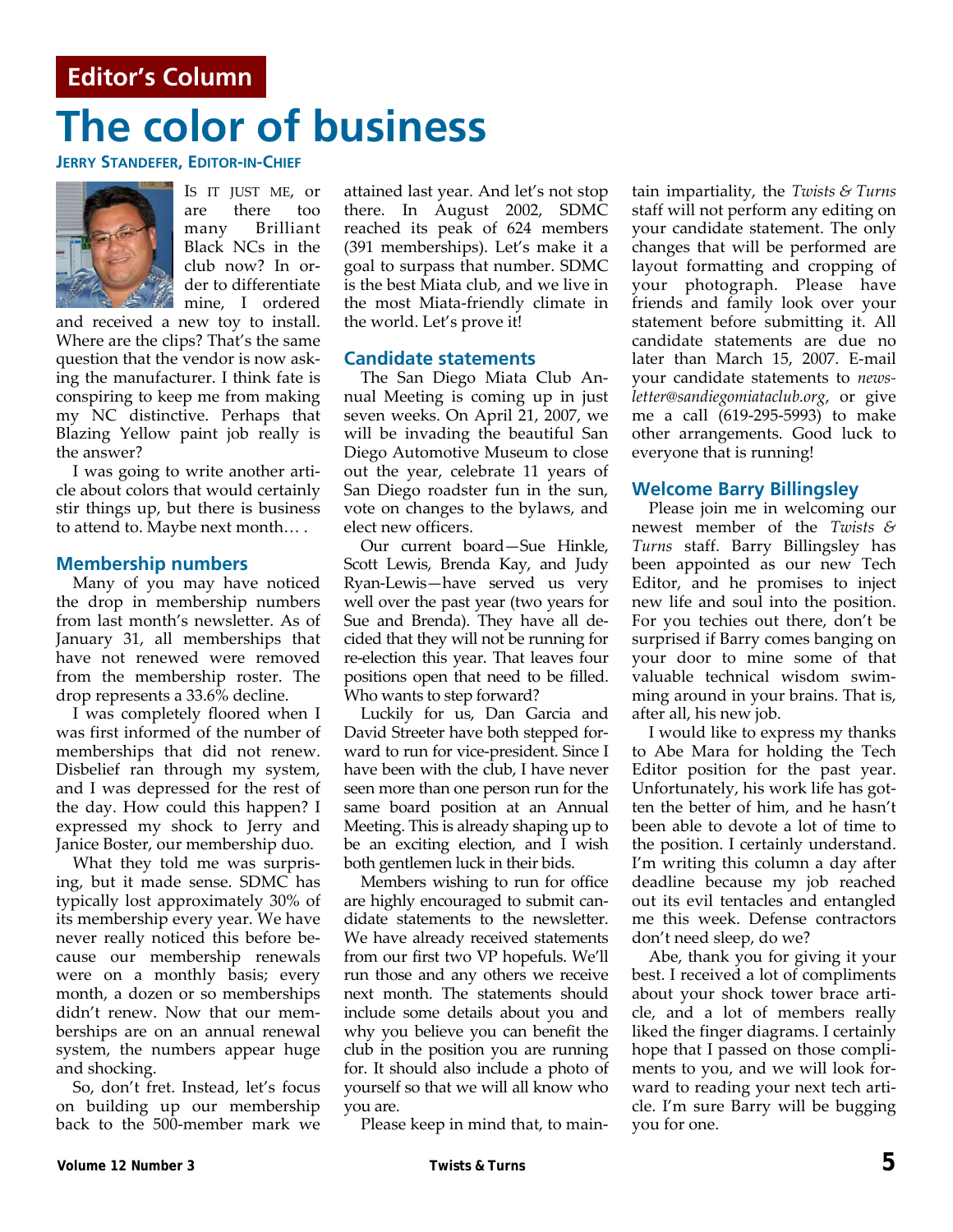## **Coming Events**

## **Choo-Choo Run**

| Date: | Saturday, March 3 |  |
|-------|-------------------|--|
|-------|-------------------|--|

- **Time:** 9:15 a.m. drivers meeting
- **Meet:** Rancho San Diego Town Center, SE corner of Hwys 94 & 54
- **Contact:** Harold Schwartz, 858‐271‐0084, *miataman@san.rr.com*

**Details:** We will head out Highway 94 to Campo, where we will take the San Diego Railroad Museum train ride. The train costs \$15 per person, but will drop to \$12 if we have 15 or more people, as seems likely.

Bring cameras for the train ride. Afterwards, we will continue east on 94 to Old Highway 80. At Live Oak Springs we will turn west on Highway 80, stopping at the Golden Acorn Casino for lunch (or whatever).

We will form up after lunch and follow historic old Highway 80 back to San Diego. I have not set the final stop as of yet. This run will take most of the day.

**Cost:** \$12‐15 per person for the train, a full tank of gas, plus your lunch and any gambling expenses.

## **Tech Day at Dennstedt's**

**Date:** Saturday, March 10

**Time:** 9:00 a.m.

**Meet:** Dennstedt's Auto Repair, 4283 41st St.

**Contact:** Larry Dennstedt, 619‐284‐4911,

*larrydennstedt@hotmail.com*

**Details:** Get your car ready for The Puke and Moab. Check tire pressures, fluid levels, etc. Maybe even change brake pads.

## **The Puke 2007**

| Date: | Sunday, March 25                                   |
|-------|----------------------------------------------------|
| Time: | 9:00 a.m. (for \$10 brunch),                       |
|       | 10:00 a.m. drivers meeting                         |
| Meet: | Dalton's Roadhouse, 775 Center Dr.,                |
|       | San Marcos (at Nordahl just north of SR 78)        |
|       | <b>Contact:</b> Steve & Laurie Waid, 760-432-0727, |
|       | swaid@cox.net                                      |

**Details:** We will be driving some of San Diego Countyʹs twistiest roads, back to back to back. We will break into smaller groups to increase the fun factor and run each group in the opposite direction of the previous group. Each will complete a loop of about 160 miles with two pit stops at Dudley's Bakery in Santa Ysabel. We will return to Dalton's for a late-afternoon dinner in the patio, right back where we started. The groups will

start arriving back at Daltonʹs at about 3:30 p.m. A car show will be going on at Daltonʹs throughout the day. We will see the show as we leave and as we return.

Some things to look forward to: Couser Canyon Road, Mount Palomar, Wynola Road, Julian, and Engineer Road.

### **Run**

| Date:        | Saturday, April 7                                  |
|--------------|----------------------------------------------------|
| Time:        | <b>TBD</b>                                         |
| <b>Meet:</b> | <b>TBD</b>                                         |
|              | Contact: Steve Kennison, 858-271-8498,             |
|              | kennison@san.rr.com                                |
|              | <b>Details:</b> Save the date. Steve and Paula are |

e putting<sup>.</sup> together a "spirited" run for us. Details to follow.

### **SDMC Annual Meeting**

| Date:    | Saturday, April 21                                        |
|----------|-----------------------------------------------------------|
| Time:    | $10:00$ a.m.                                              |
| Meet:    | San Diego Auto Museum, 2080 Pan American                  |
|          | Plaza (Balboa Park)                                       |
| Contact: | Sue Hinkle, 760-735-9456,                                 |
|          | president@sandiegomiataclub.org                           |
|          | <b>Details:</b> This is our annual meeting, where we will |

elect officers and consider revised bylaws. Food, fun, raffles, and door prizes, too.

### **Miatas in Moab**

| Date: | Friday–Sunday, May 18–20 |  |
|-------|--------------------------|--|
| _ _   |                          |  |

**Meet:** Best Western Canyonlands Inn, Moab, UT

**Contact:** Wanda Bates, 801‐489‐1915,

*wahbates@compuserve.com*

**Details:** Join the Utah Miata Club for three days in Moab, Utah, gateway to Arches and Canyonlands Na‐ tional Parks. Visit Dead Horse Point State Park and see the dramatic red cliffs. Fill your days with short or long drives. There are plenty of roads to go zoom‐zooming.

Each day we will split into small groups and do what‐ ever activity suits our whims at the time: shopping, hik‐ ing, fishing, biking, river rafting, winery touring, or horseback riding—whatever tickles your fancy. Each evening we will gather for a social hour or two and share our stories.

UMC's web site currently lists 267 cars from 47 clubs, including 23 cars from SDMC. Several travel groups from SDMC are currently forming.

**Link:** *www.utahmiataclub.com/miatasinmoab*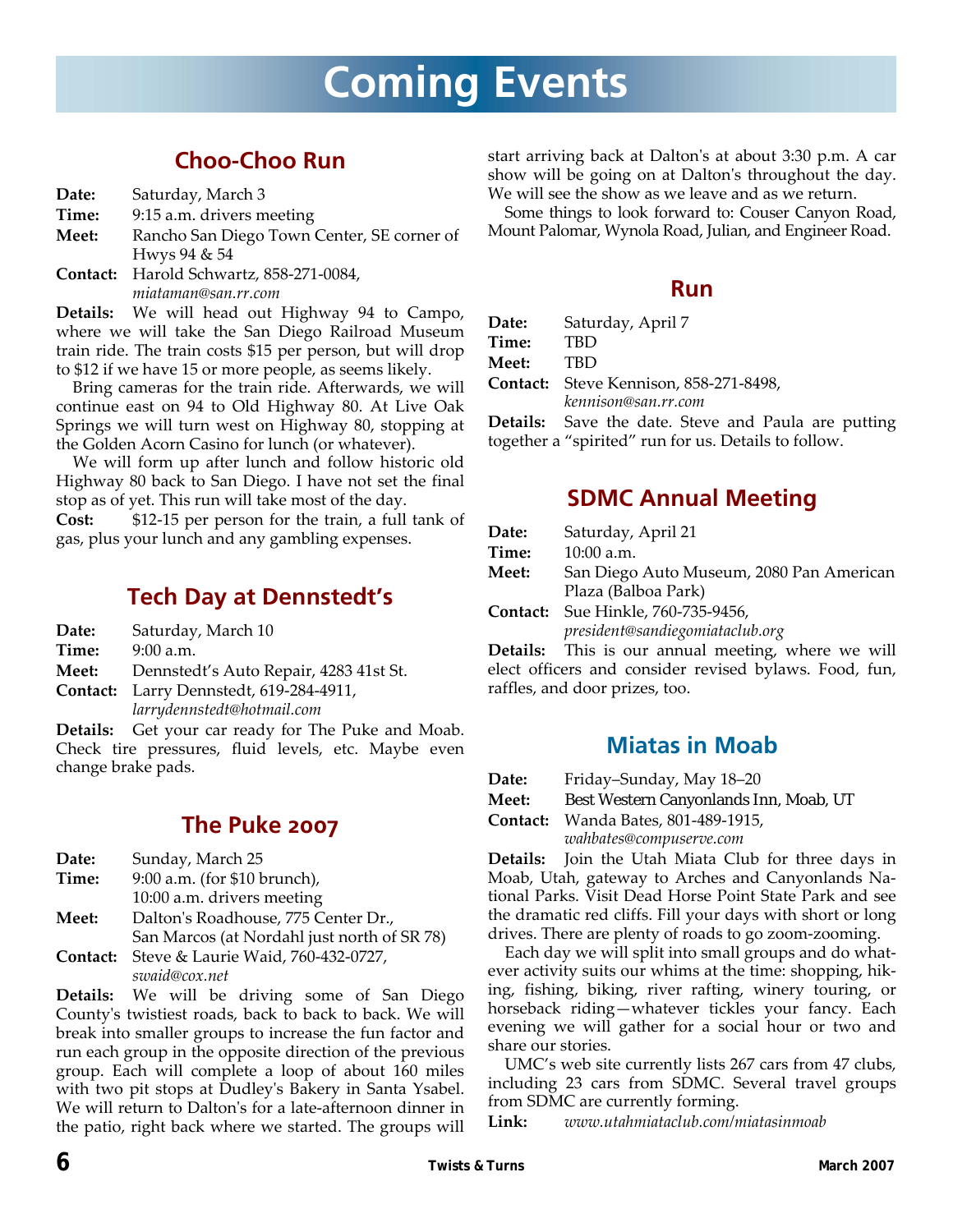### **AutoMatters**

## **Dalton's Charity Classic Car Show**

**JAN WAGNER**

**T oday's** story begins with a car show and ends with an hour‐and‐a‐half of absolute car joy.

The sun was shining brightly on one of the warmest days we've had in what has been a cold winter. I, along with several other members of the San Diego Miata Club and many other automobile enthusiasts, gathered to participate in Dalton's monthly "Charity Classic Car Show."

The purpose of this car show is to help the kids at Rancho Damacitas—a community consisting of several group homes for abused and neglected children (*www.thessalonika.org*). Supporting this worthy cause by enjoying a car show is a great way to spend a Sunday, even if this particular one was Super Bowl Sunday.

There was something on display for everyone, including hot rods, muscle cars, plenty of Miatas, cool pickup trucks and a few three‐ wheeled motorcycles. The PT Cruisers were as clever as ever.

Just about anything on four wheels is eligible to win an award, although I don't think the John Deere tractor parked in the middle of the lot was entered (but I bet it would have gotten some People's Choice Award votes if it had been).

Creativity ran wild. I decorated my new Miata in its autocross trim, complete with "sticker" Hoosier racing tires and competition identification. Even though my entry did not win a trophy, it was certainly fun setting it up and then chatting with people about autocrossing. I will enter this car in its first autocross next Sunday.

This car show is held on the first Sunday of every

month, from noon until four, in the parking lot outside of Dalton's Roadhouse. If you're near this area on a show day, I encourage you to attend. There is no admission charge for spectators or participants. Funds for the kids at Rancho Damacitas are raised through the sale of Dalton's tasty BBQ, as well as raffle tickets.

Speaking of raffle tickets, I bought quite a few and was rewarded with a new, 6‐disc CD changer. After returning home, I made room for it in the front of my two-car garage. Then I just had to check it out.

Since it is a changer, I loaded several of my favorite CDs into it. Roger Whittaker, Toto, John Denver, Elton John and others were all set to entertain me.

At first I stood in front of the changer and experimented with the various controls and audio settings. Standing on the concrete floor of my garage wasn't particularly relaxing so I put batteries in the remote control and looked around for somewhere to sit down for a moment while I checked things out.

I opened the door of my Prius and attempted to make myself comfortable there. I tried playing a CD but something was missing from the experience.

Then I tried moving over and sitting in the passenger seat of my Miata, which was parked next to the Prius. It was then that I discovered that the *passenger‐side* footwell in a Miata is a little too short for me so, in a final attempt to get comfortable, I got out of the car and moved over to the driver's side.

That was the right move, as I learned that there seems to be significantly more legroom on the driver's side of the third generation Miata than on the passenger's side of the same car. Whatever, I was finally comfortable.

I lowered the windows and the convertible top, raised the volume of the CD changer via the remote and drifted off into automotive nirvana where, for the next hour‐ and‐a‐half, I enjoyed a music concert. I can only imagine what my neighbors might have thought if they walked by my house and heard music (and singing) coming from my closed garage.

That impromptu concert was one great car experience – and I didn't even use any gas!

One thing is for sure. You never know who you'll see or what treats await you at a car show. This one was lots of fun and winning a CD player was a nice bonus.

If you would like to share your car, truck, road trip, car art, vacations, racing, car movies, famous people, driving and other automobile‐related stories with me, I would love to read them. Please send them to *AutoMatters@gmail.com*. Enjoy the archives and more at *www.AutoMatters.net*. Drive safely and do join me again next time.

> *Copyright © 2007 Jan R. Wagner – #225 AutoMatters*





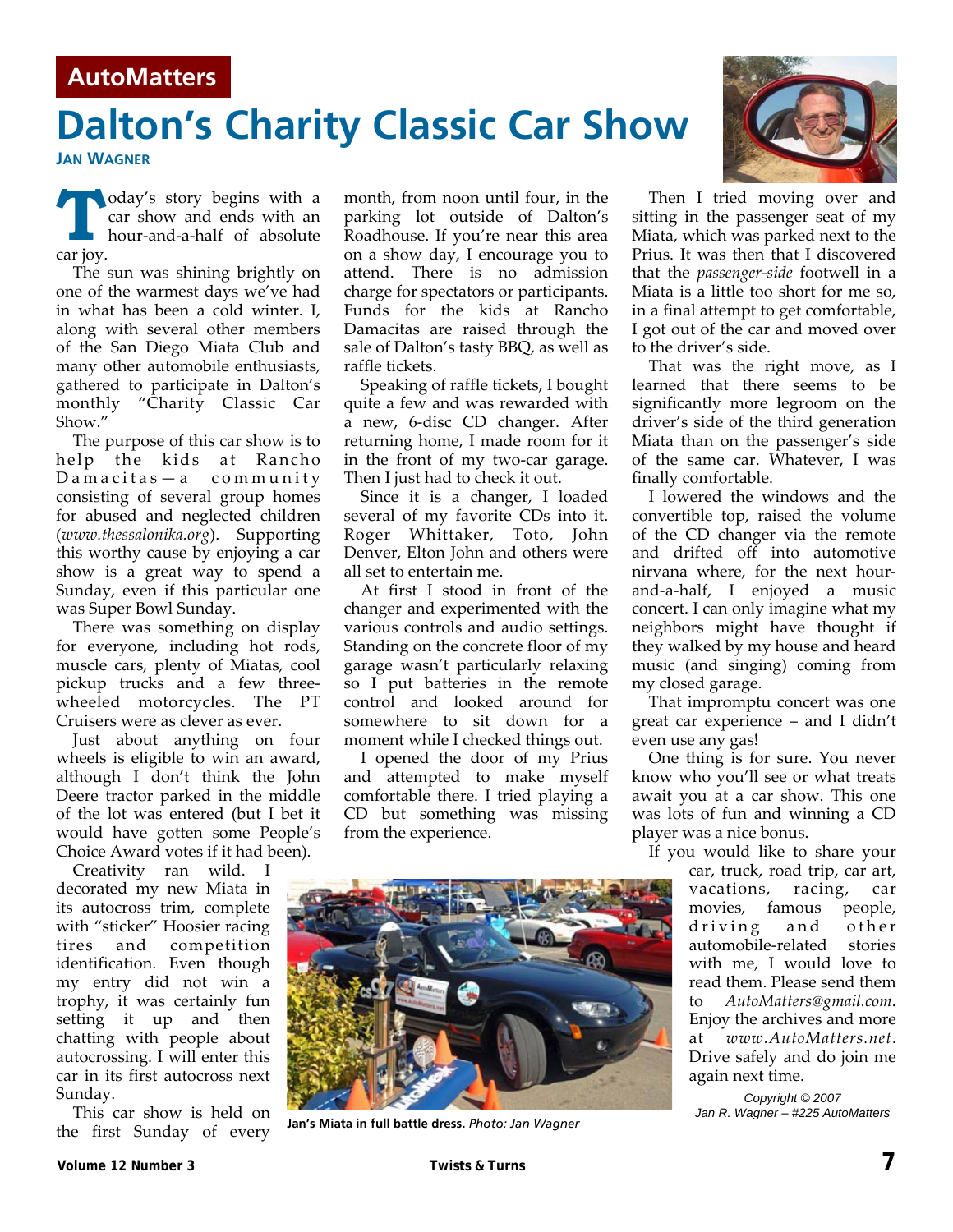#### *CAR SHOW (Continued from page 1)*

tend to be by invitation only and include mostly pre‐war classics. What you tend to see at these shows are rare and historical representations of the automotive world. These cars are rarely driven and very valuable. A local show that is in only its third year is the La Jolla Motor Car Classic. If this show continues down the path that the organizers would like, they will not have to search for entries. Participants will be begging to get in. The venue at La Jolla Cove is spectacular.

There are marque-specific shows. British Car Days is for, you guessed it, all things British. Plastic Fantastic is all Corvettes. There are many others. The low‐riders do their shows and exhibitions, and you rarely see a low‐ rider at the other venues. That's too bad as far as I am concerned.

Finally, we have the hot rod, street rod, and muscle car crowd. These shows tend to be the most prevalent because they tend to be more interested in just getting together than they are in winning awards. They like to have shows that are pre‐1974 cars. This would be the approximate end of the muscle car and big‐block era in America.

#### **Getting hooked**

Frankly, I got re‐introduced to car shows by SOCALM back in 2000 when they hosted their first Best of the Bunch all‐Miata Car Show. I remember polishing up BUZER and driving up to Irvine with about 10 SDMC members, and participating in a show that was approximately 50 Miatas strong. What it showed me is that, even with Miatas, there are people who not only drive them but also treat them almost as if they were pieces of art. I had so much fun, and we even won an award.

In the past seven years, a series of events has brought me leaping back into car shows. In chronological order below, these experiences have molded me into somewhat of a car show junky, although I still love

SDMC fun runs, overnighters, and autocrosses.

1. The second year that we did the Search for Madonna, my old high school buddy and car guy Steve Vannatta introduced our group to the Cruisin' Morro Bay Car Show. We made attending the show part of the Search for the last seven years.

2. The second and third years of Best of the Bunch drew more Miatas and more SDMC participation.

3. Through Laurie's work, I met and became friends with Jim Wangers, "Godfather of the GTO" and "Father of the Muscle Car." Jim introduced me to a part of automotive history that I was very interested in, and through his own car collection, introduced me to the extremes of car collecting.

4. The San Diego Car Club Council invited the Miata Club to participate in their annual "Greatest Show on Turf" in Balboa Park. The first year we had 12 Miatas participate.

5. While at the Search for Madonna in 2004, my same old buddy hooked Laurie and me up with some people who were trying to find a home for their 2001 Millennium Yellow Corvette. We had now started our collection with our third yellow sports car.

6. In December 2005, we added to our car collection by getting into the muscle car arena with a Buick Grand National.

7. I became the SDMC representative to the San Diego Car Club Council.

#### **Looking ahead**

I think car shows will be more and more inviting to Miata enthusiasts in years to come. My opinion comes from a reflection of history. The Miata is now turning 18 years old. It is a car that has been successful throughout the world. It has been the benchmark for new cars from most automakers around the world as they tried to get back into the small two‐seat roadster market. The latest is the Dodge Demon. Today the MX‐5 Miata is a desirable car to own. There is an old

adage in the collector car business: If it was desirable when it was new, it will be collectable when it is old.

I don't know if Mazda will continue refreshing and building the MX‐5 Miata, but if it sticks around a while, we can compare the enthusiast probabilities to two cars that have had staying power and have similar characteristics: Corvette and Mustang. Each represents a specific brand within their manufacturer's line. Each has over 40 years of history. Each has had up and down histories. Each has basically maintained its original image. The Corvette has stayed a two‐seat, front‐engine, rear‐wheel‐ drive sports car for over 50 years. The Mustang has stayed as a high‐ production, low‐cost sporty car with multiple options for over 40 years. Each has had strong club followings throughout.

When looking at the Corvette and Mustang enthusiasts today, we find that their clubs have changed and evolved. I'm not saying that is good or bad, only that it has happened. There are now at least four Corvette Clubs in San Diego County, and at least five Mustang clubs. Each of these has taken a little different approach and appeal. Some tend to be more for the vintage owners. Some are for the racers. Right now, SDMC is all things to all Miata people. As the Miata becomes older and more established, owning an older Miata will become even more desirable, and more people will want to see them. They will likely be driven less. Today, who wouldn't want a '57 "Fuelie" Vette or a '66 Shelby GT350? In the future, how about a '92 Sunburst Yellow Miata?

I have now been to numerous car shows, sometimes merely as a spectator, sometimes helping the organizers, sometimes showing one of our cars, and several times showing one of the Wangers' cars. What I have enjoyed most is meeting people who love cars and know so much about them. One of the most knowledgeable people I know is a member of the San Diego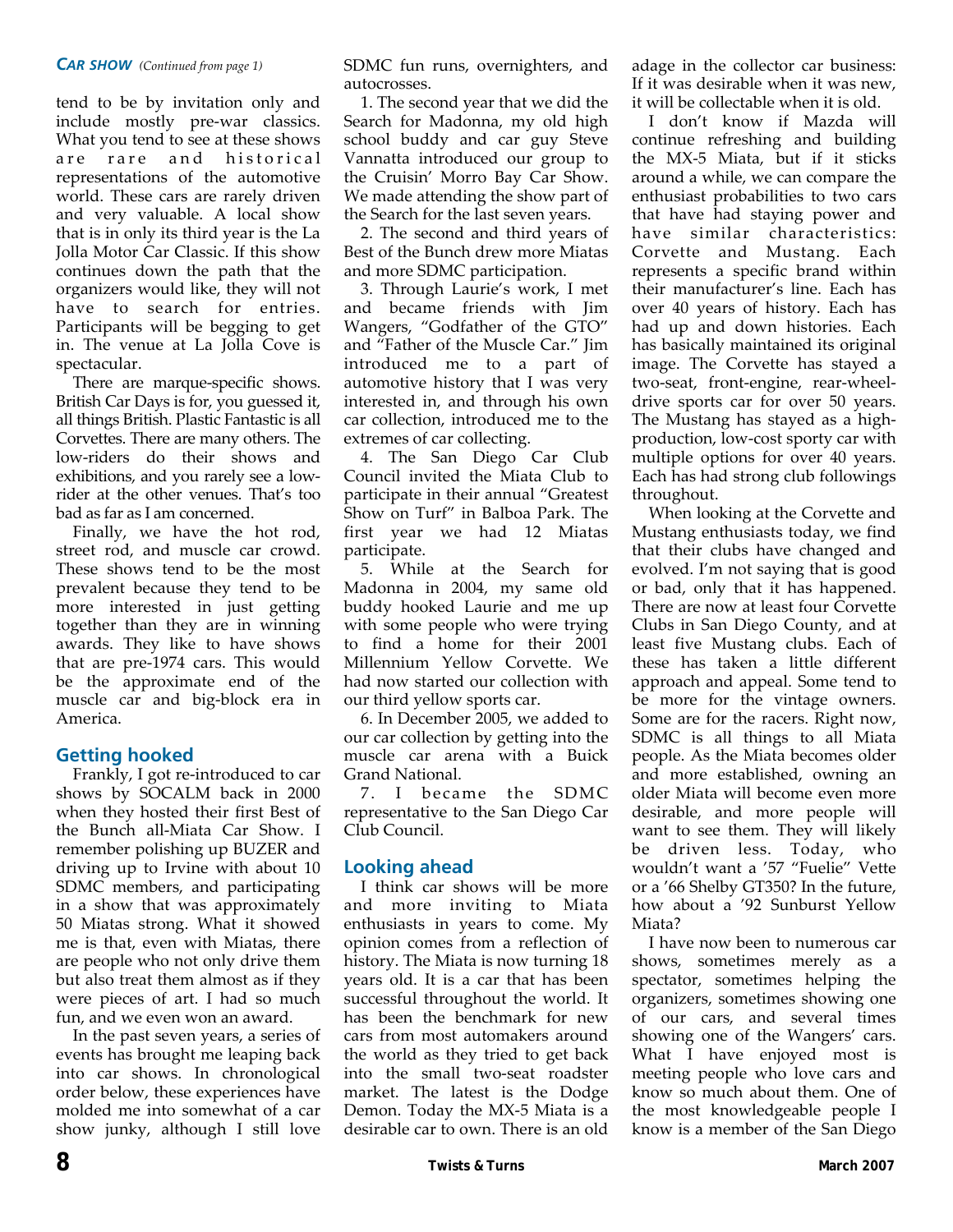Miata Club. The unassuming "Woody" Woodhouse is asked to judge at concours‐type shows often enough that I generally run into him when he is dressed a lot nicer than at our club meetings. When he is not judging, you can usually find him with photographic equipment dangling from his neck, and Voodoo Bob somewhere nearby. The two of them take more photos of automobiles of history than anyone else I know.

A side benefit of getting more involved in the local car clubs has been meeting some of the "movers and shakers" in the car hobby and the auto industry. This is what allowed SDMC to be able to get into the vault at the Peterson Museum. Car people just love to show off.

#### **SDMC Shows Off**

As a former Events Coordinator for SDMC, I firmly believe in the mantra that putting on an event is as simple as inviting your Miata friends to accompany you when doing something that you enjoy. So, there is the answer to "Why a Car Show?" A long path to the answer, I understand. But, I enjoy car shows,



**Nobody leaves hungry when Dalton's rolls out the barbecue.** *Photo: Jan Wagner* 

and I just wanted to invite all my Miata friends to come along and have fun too. So, what do car people do? They show off, and that's what we did at Dalton's Car Show on Sunday, February 4.

As a club, we did some serious showing off. By 9 a.m. we already had five or six Miatas for a show that didn't start until 11:00. The early arrivers helped in claiming spaces for Miatas that arrived later. Four E‐Z Up canopies were put out, club banners displayed, and ultimately 45 Miatas showed off. What a demonstration!

Marty, owner of Dalton's Roadhouse, said to Tom Thompson how much he likes Miata guys because they drive their cars. And Marty is a car guy. He and Dalton's support many car-club activities and sponsor charity events throughout the year. This was no exception. SDMC members mixed with members from other car clubs, and it was just a wonderful time on a gorgeous day.

At the end of the day, Donna and Stan Fry took home a judge's trophy for their "tricked out" black '94 Miata, and Janice and Jerry Boster were awarded the "Best Daily Drive" trophy for their "asphalt colored" Titanium 2003 Shinsen. This is what can happen when you show off. You make new friends, see some unusual cars, *eat*, and enjoy a Super Bowl Sunday without the Chargers.

## **Viewpoints**

#### **SDMC Shows Off**

Cathy and I thoroughly enjoyed ourselves yesterday (well, I had a good time UNTIL the Bears choked during the Super Bowl, but that is another story). We were blown away by the huge number of SDMC participants for a "car show" event. I'm hopeful that we will have an equally impressive turnout for this yearʹs Greatest Show On Turf in Balboa Park (June). Our thanks to everyone for attending and making it a fun day! And especially to Steve for making such a big deal out of it and rallying the troops!

*— Mark Booth*

Wow! 42 Miatas according to the impromptu sign‐up sheet! Donna won one of the judge's prizes, and Janice won a best daily driver award! Iʹm sure some of the spectators (and probably some

participants from other clubs) were wondering, "Where the heck did all these Miatas come from?"

It was a beautiful day, the food was great, I got to see some current SDMC friends as well as making some new ones, and several SDMC members won raffle prizes including Jan Wagner, who got the CD player! Thanks to Steve for the initial inspiration, Mark for the challenge, Tom for the deals, and everybody else who showed up to demonstrate that SDMC is a seriously fun group of people.

*— Carl Kuck*

What a great day to be a club member! I can't tell you how many times I heard someone say, "wow ... look at all the Miatas!" A great day with cars and club, and home in time for Superbowl.

*— David Bryan*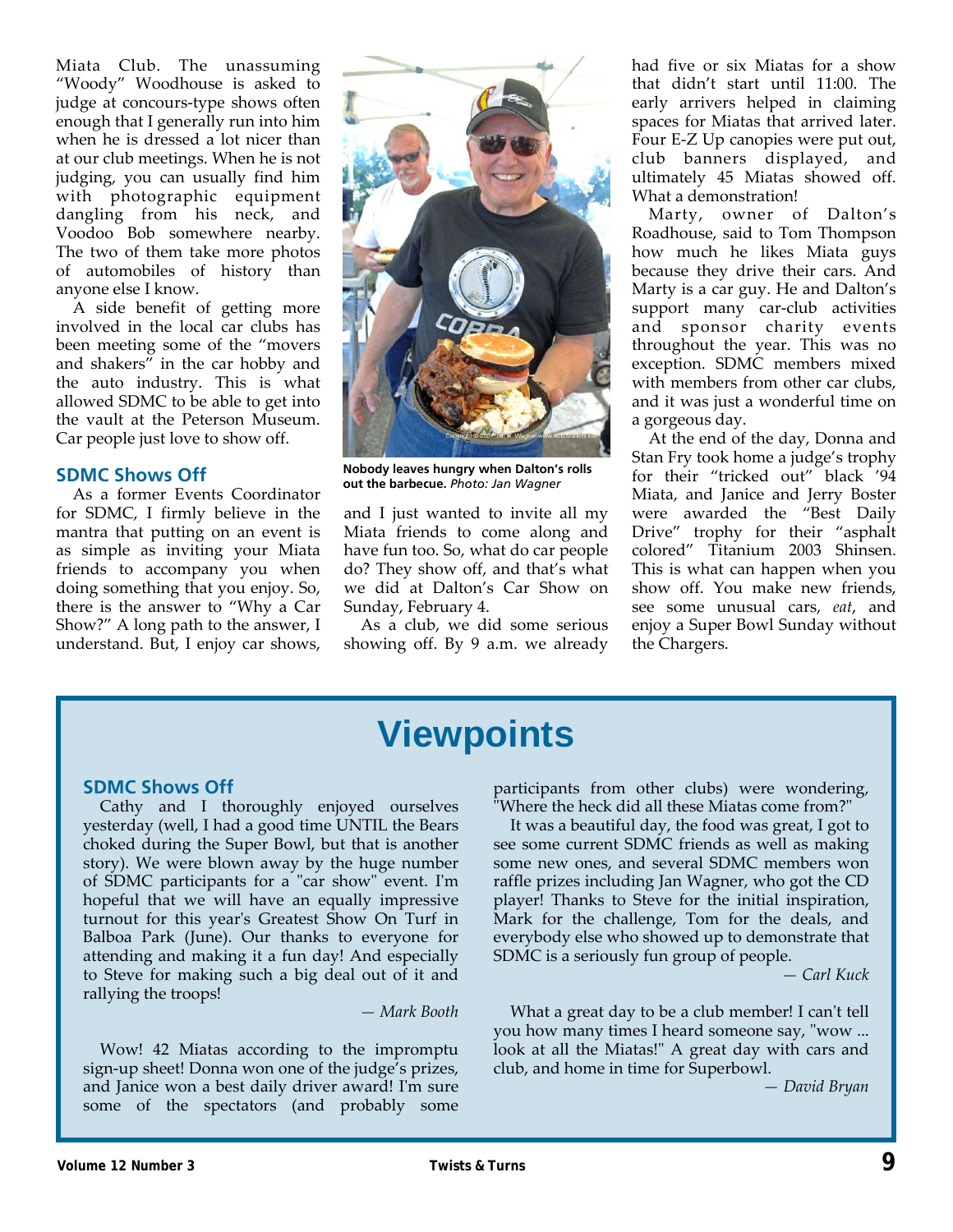# **Installing a TomTom GO 510**

**MARK BOOTH**

**I** <sup>'ve</sup> been considering a new<br>
OTM lately (I currently have<br>
my eye on the 2007 Infiniti G35 OTM lately (I currently have sedan), and shopping has left me amazed at how much money manufacturers are asking for navigation systems. Given the price of a decent portable navigation unit (\$500), the \$1,500 price for factory navigation is absolutely ridiculous. And the portable navigation can be moved between multiple cars with ease.

With that in mind, I recently decided to upgrade from my Palm Zire‐based TomTom Navigation unit to the more dedicated (and feature‐rich) TomTom GO 510. I've found the TomTom GO 510 to be a more elegant navigation solution vs. the Palm‐based version that I was already using.

The GO 510 comes with a very small and unobtrusive windshield mount. Attaching and removing the GO 510 from the mount is as simple as can be. No cables to disconnect. Just push the release button on the GO 510, and off it comes. TomTom even provides a nice storage bag that fits the GO 510 like a glove and protects the GO 510 during transport or storage. (A leather storage bag is also available.)



**TomTom's windshield mount without the GPS unit.** *Photo: Mark Booth* 

To provide painless movement of the GO 510 between cars, I got a second windshield mount and cigarette‐lighter power cable. With a dedicated mount for each car, I also decided to hide the ugly power cable that would typically run down to the cigarette lighter. I tapped into the fuse box on each car (using an Add‐A‐Circuit fuse adapter) to add an under‐dash cigarette lighter socket. I then routed the TomTom's power cable between the windshield and the dash, down the driver's side A‐pillar, under the dash and out of sight.

It looks and works great! All you see of the power cable is the very short length from the TomTom mount to the bottom of the windshield—maybe 5–6 inches. Moving the GO 510 from car to car takes seconds and, with dedicated mounts in each car, the GO 510 is positioned exactly where I want it, every time.

supplies a wired microphone that plugs into the mount and clips to the car's visor or your clothing if you desire. (I haven't tried the external microphone just yet.)

Compared to other portable navigation manufacturers, TomTom's navigation products don't seem to be as popular in the United States. But TomTom's products are very popular in Europe. There are European sites with many hacks and "tricks" to enhance your TomTom device. One of those hacks can be seen in the photos. I hacked the standard TomTom splash screen with a picture of my Miata.



**The GO 510's phone display, seen mounted in Mark's Miata.** *Photo: Mark Booth* 

Happily, the TomTom GO 510 also gave me Bluetooth phone support. Just like the fancy factory navigation systems, the GO 510 uses Bluetooth to wirelessly connect to my cell phone (Motorola E815), allowing hands‐free calling. The GO 510 has a built‐in microphone which works quite well, but TomTom also



**Mark's customized splash screen.** *Photo: Mark Booth* 

I'm very pleased with the TomTom GO 510. The only negative I found was the supplied 1GB SD card was already pretty much full, leaving little room for personal data (saved locations and favorites, phone book, etc.). I solved that by upgrading to a 2GB SD card, using the supplied TomTom Home software to back up the GO 510 to my computer and then reinstalling it to the new, larger card. It worked like a charm. By the way, TomTom is one of the few (only?) navigation manufacturers that support Mac OS X (as well as that other computer operating system ... what was the name of it again?).

For more information on TomTom's products, visit *www.tomtom.com.*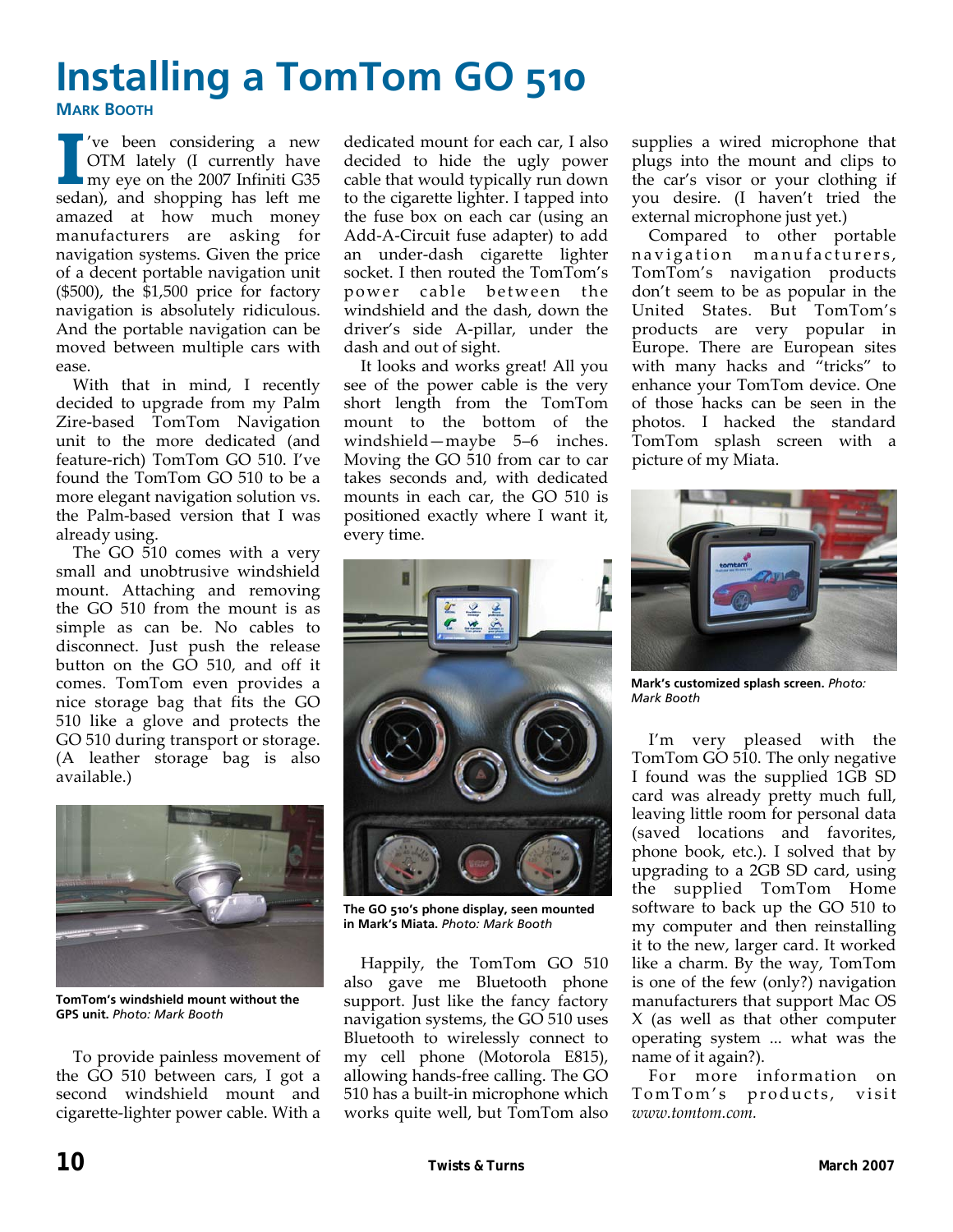# **New bylaws proposed**

**GENE STREETER, PAT MINNICH, AND LARRY CLARK**

**O** ver the past decade, SDMC<br>grew from a small group of<br>Miata enthusiasts to a club<br>of around 500 mombers. Our by grew from a small group of Miata enthusiasts to a club of around 500 members. Our by‐ laws, which served us well in our formative years, no longer meet the needs of the club we have become. They contain a number of provisions that are inconsistent with the way we really operate, and they omit provisions that seem desirable.

Last October, the Board ap‐ pointed Gene Streeter to head a committee to examine the bylaws and propose revisions. The other members of the committee were Pat Minnich and Larry Clark.

We began with the recognition that we are, first and foremost, a car club. However, as a California cor‐ poration, we also have certain legal obligations. Our bylaws should pro‐ mote positive interactions among members and guests, helping all of us to understand our roles in the club without being unduly restric‐ tive.

Several recent incidents suggested that changes were needed. When a vacancy occurred on the Board last May, our bylaws offered no means to fill it. Officially, we should have waited nearly a year for the next Annual Meeting. The Board decided to ignore the bylaws and hold an election. One of the candidates did not live in San Diego County as required under our by‐ laws. The club voted to make an exception, although technically we cannot do so.

Bylaws are to SDMC as the Con‐ stitution is to the United States. They are the fundamental rules un‐ der which we operate. They cannot be changed easily, and they should not be ignored when they're incon‐ venient.

Our committee approached the project on two fronts: to make the bylaws consistent with the club's practices, and to propose changes that we believe will enable the club to serve the members better. We looked at current practices and also considered features in bylaws of similar clubs. By the time we fin‐ ished, we concluded that changes were warranted in a number of areas.

#### **Option A**

Many of the proposed changes merely streamline or clarify ideas already in our current bylaws, or make terminology more consistent. The table on page 15 lists each para‐ graph in the proposed bylaws, with cross‐references to the similar para‐ graphs in our current version.

The more substantive effects are the following.

- ♦ Remove the requirement that members have driver licenses (3.1). We see no reason why non‐ drivers should not be able to par‐ ticipate fully in the club's activi‐ ties, and we currently have several unlicensed members who ride as co‐pilots. Of course, unli‐ censed members could not drive, but that's a state issue.
- ♦ Limit a dual membership to hold‐ ing only one Board seat (3.4.2). We don't allow both members to vote in elections, so it seems rea‐ sonable to prevent one member‐ ship from casting two of the four votes in Board decisions. (Note that this would not affect our cur‐ rent VP and Treasurer, who hold separate single memberships.)
- ♦ Provide a means to remove a troublesome member (3.5). We hope the club never needs to use this, but the power should exist if someone is bent on harming the club.
- ♦ Formalize our recent decision to require liability waivers for driv‐ ing events (3.6).
- ♦ Eliminate the residency require‐ ment for directors (4.2).
- ♦ Require that the Treasurer pre‐ pare a budget forecast for the coming year (5.5), to help get the new Board off to a good start.
- ♦ Specify how open board meetings

can be announced (6.2), while al‐ lowing the Board to conduct ad‐ ditional meetings that need not be open or announced (6.3).

- ◆ Allow the Board to conduct electronic meetings (6.4), but require that decisions made electronically be ratified at a subsequent in‐ person meeting and documented in the minutes, as mandated by California law.
- ◆ Require a quorum at Board meetings (6.5). Our current bylaws al‐ low any number of directors to create binding decisions.
- ♦ Clarify the president's voting rights, making them conform to Robert's Rules (6.6).
- ♦ Require that minutes of Board meetings be made available to members  $(6.7)$ .
- ♦ Formalize our monthly meetings (7.2).
- ♦ Allow the Board to call a special membership meeting (7.3). We have been doing this, but our cur‐ rent bylaws actually allow special meetings only when requested by 50 percent of the members.
- ◆ Require that membership meetings be announced to all mem‐ bers, but permit members to au‐ thorize notification via electronic communications (7.4).
- ♦ Allow appointments to be changed or canceled in mid‐term (8.3). Currently, anyone who ac‐ cepts an appointment seems locked in until the next Annual Meeting.
- ♦ Allow candidates for Board seats to be nominated, even though they may not be present at the Annual Meeting, provided they have submitted written agreement to serve  $(9.2)$ . This is consistent with Robert's Rules.
- ♦ Encourage candidates to publish statements of their qualifications, and provide publications guide‐ lines for the newsletter editor (9.3).
- ♦ Allow board vacancies to be filled *(Continued on page 14)*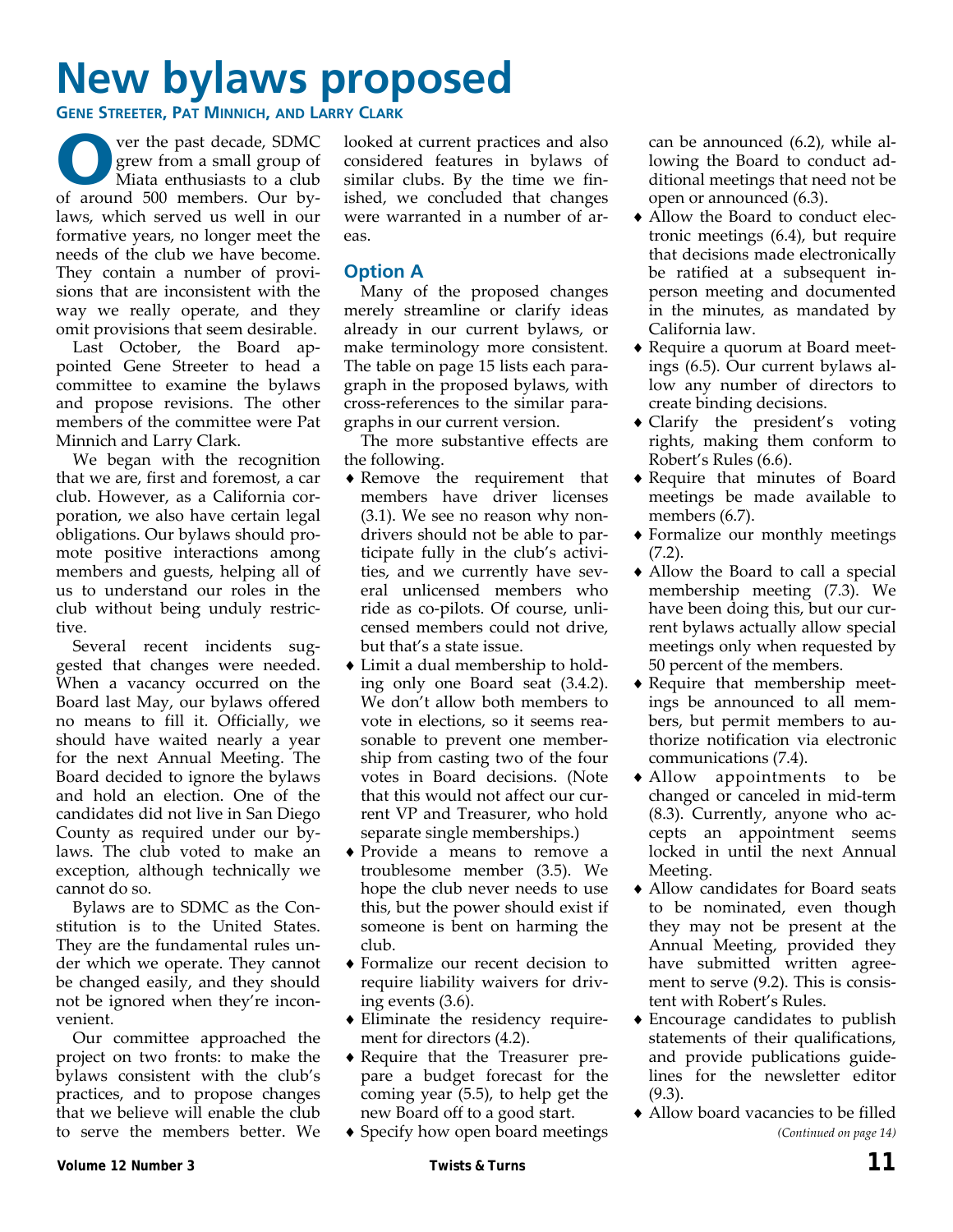## **Bylaws of the San Diego Miata Club [Proposed]**

#### **Article I. Name**

1.1 Name – The name of this organization shall be San Diego Miata Club (the "Club"), a California mutual benefit organization.

#### **Article II. Purpose**

2.1 Purpose – The purpose of the Club shall be to promote good will for the mutual benefit of Club members and to provide social and recreational activities that enhance the ownership experience of Mazda MX‐5 Miata automobiles.

#### **Article III. Memberships**

3.1 Requirements – The term "member" means a mem‐ ber in good standing with current dues paid. All mem‐ bers must be at least 16 years of age.

3.2 Types of Memberships – Memberships may be single or dual.

3.3 Single Memberships – A single membership shall consist of one person, and shall have one vote on any Club matters.

3.4 Dual Memberships - A dual membership shall consist of two people from one household. Both people shall be entitled to all the rights and privileges of mem‐ bers except:

3.4.1 Only one member of a dual membership shall be entitled to vote on any Club matter.

3.4.2 Only one member of a dual membership shall be eligible to serve on the Board of Directors at any time.

3.4.3 A dual membership shall be entitled to only one printed copy of any newsletter or other material distributed by the Club to the members.

3.5 Responsibilities – Members shall act in accordance with the stated purpose of the Club. The Board may suspend or revoke the membership of any member whose actions are deemed detrimental to the Club.

3.6 Release of Liability – Before participating in any Club‐sponsored driving event, all drivers and passen‐ gers (or their parents in the case of minor passengers) shall sign Release of Liability forms. Run leaders are responsible for collecting forms from all participants prior to the event's start.

#### **Article IV. Board of Directors**

4.1 Number of Directors – The Board of Directors ("Board") shall consist of the four officers.

4.2 Requirements – All Directors must be members in good standing.

4.3 Purpose – The Board shall represent the membership in all official matters, and is to act in the interest of the membership in the conducting of Club business and activities.

4.4 Spending Limit - In matters regarding expenditure of Club funds in excess of \$500, the Board shall present a recommendation for approval at a general member‐ ship meeting. Approval is not required for expenses re‐ lated to publication and distribution of the Club news‐ letter, maintenance and updating of the Club web site, or renewal of Club insurance.

4.5 Ratification – Recommendations requiring member‐ ship approval shall be presented to the members at any scheduled membership meeting. A simple majority vote of paid memberships present shall authorize Board de‐ cisions.

4.6 Delegation – The Board may authorize its appointees to act on behalf of the general membership in matters of routine Club business.

#### **Article V. Officers and Duties**

5.1 Enumeration - The officers of the Club shall consist of a President, Vice‐President, Treasurer, and Secretary, and shall represent the membership in all official mat‐ ters.

5.2 Distinct Positions – No member shall hold more than one office at a time.

5.3 President – The President shall preside at all mem‐ bership and Board meetings; shall enforce these bylaws; can sign checks and contracts; and shall be responsible for carrying out the decisions of the membership.

5.4 Vice-President – The Vice-President shall preside in the absence of the President.

5.5 Treasurer - The Treasurer shall sign checks and collect all dues and other monies from any and all sources; shall keep books of accounts and make a financial report at Club meetings; at the last meeting of each year, shall make an annual financial report showing all income and disbursements, and shall provide a budget forecast for the following year.

5.6 Secretary - The Secretary shall keep the minutes and records of the membership and Board meetings; on re‐ quest, shall furnish each member with a copy of these bylaws and their amendments as they occur; and, at the last meeting of his or her term, shall turn over the minutes and records of the past year for the Club files.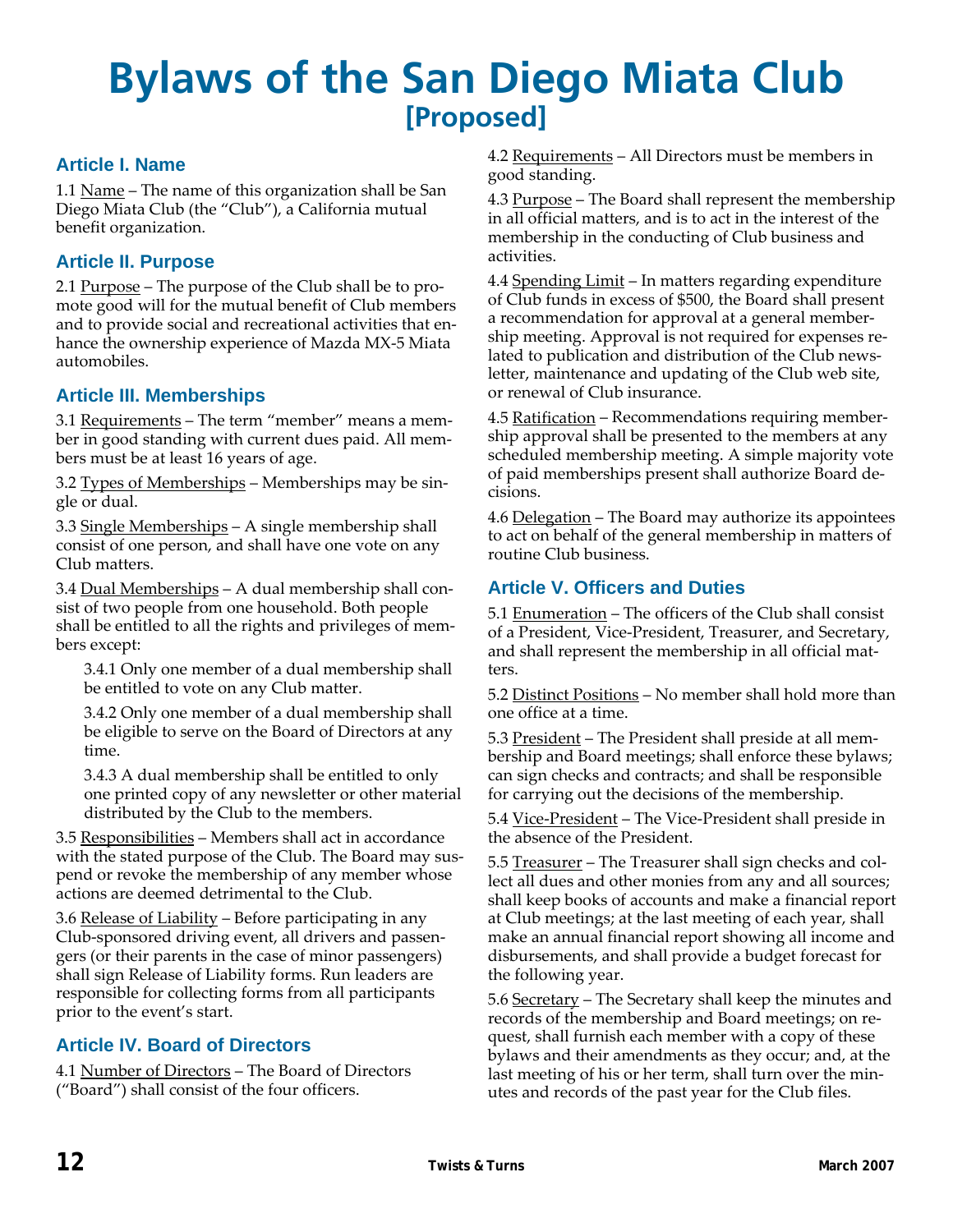#### **Article VI. Board Meetings**

6.1 Frequency – The Board shall meet at least quarterly at times and places determined by the Board.

6.2 Open – Regular Board meetings shall be open and announced to the membership in advance via the Club's newsletter.

6.3 Special Meetings – Special Board meetings may be called by a two‐thirds vote of the directors, and need not be announced or open to the membership.

6.4 Electronic Meetings – The Board may utilize elec‐ tronic communications to make decisions between scheduled meetings. However, any such decisions must be ratified by the directors at the next scheduled Board meeting, and must be recorded in the minutes.

6.5 Quorum – A quorum at any Board meeting shall consist of at least three directors.

6.6 President – All directors, including the President, shall be entitled to move or second motions and to vote on any matter coming before the Board. In the event of a tie vote, the motion shall be deemed to have failed.

6.7 Minutes – Minutes of all Board meetings shall be made available for inspection by members.

#### **Article VII. Membership Meetings**

7.1 Annual Meeting – An annual membership meeting shall be held in April of each year, at a time and place determined by the Board.

7.2 Regular Meetings – Regular membership meetings shall be held monthly, at times and places determined by the Board.

7.3 Special Meetings – A special membership meeting may be called by the Board, and must be called upon presentation of a petition signed by at least 50 percent of the members.

7.4 Notice – The date, time, and place of all membership meetings must be announced at least 10 days in ad‐ vance. Announcements may be printed in the Club's newsletter, sent via U.S. mail, or distributed electroni‐ cally to those members who have previously agreed in writing to accept electronic notices.

7.5 Quorum – A quorum at any membership meeting shall consist of the memberships present.

#### **Article VIII. Appointments**

8.1 Authority – The President, subject to the approval of the Board, shall appoint members to committees as deemed necessary to administer the Club's activities.

8.2 Eligibility – Only members in good standing shall be eligible to serve on committees.

8.3 Term – Committee appointments may be changed or terminated by the Board at any time.

#### **Article IX. Nominations, Elections, and Term of Office**

9.1 Nomination and Election – Directors are to be nominated and elected at the annual membership meeting.

9.2 Requirements – Nominees need not be present to be nominated or elected, but must have provided written indication of willingness to accept the nomination.

9.3 Statements of Qualifications – Candidates for Board positions are encouraged to submit written statements of their interest and qualifications for publication in the Club newsletter. The newsletter editor may establish reasonable limits on length, and must publish all state‐ ments received by deadline without editing, attempting to present all candidates equitably.

9.4 Term of Office – All directors shall hold office until the next annual membership meeting.

9.5 Vacancies – In the event that a Board seat is vacated, the Board shall, by majority vote, nominate another Club member in good standing to fill the vacancy, sub‐ ject to confirmation by the general membership at the next scheduled membership meeting.

#### **Article X. Dues and Expenditures**

10.1 Dues – Membership dues shall be \$35 annually for either a dual or a single membership.

10.2 Partial Year Dues - Dues for new members who join in January through June are \$35; dues for those who join in July through December are \$20.

10.3 Expiration – All memberships, regardless of when paid, expire at the end of the calendar year. Renewals are due by January 1.

10.4 Delinquency – Lapsed members who are more than 30 days delinquent will be dropped from the member‐ ship rolls.

#### **Article XI. Amendment of Bylaws**

11.1 Requirements - These bylaws may be amended or revised at the annual meeting or at a special member‐ ship meeting by a two-thirds vote of memberships present.

11.2 Notification – The text of any proposed changes to these bylaws must be published in the announcement of the meeting where the vote will be taken.

11.3 Effective Date – Amendments and revisions to these bylaws become effective upon approval by the members.

#### **Article XII. Authority**

12.1 Authority – Any matters not included in these bylaws are to be determined by *Robert's Rules of Order, Newly Revised* and the California Corporations Code.

*A proposed Option B appears on the next page.*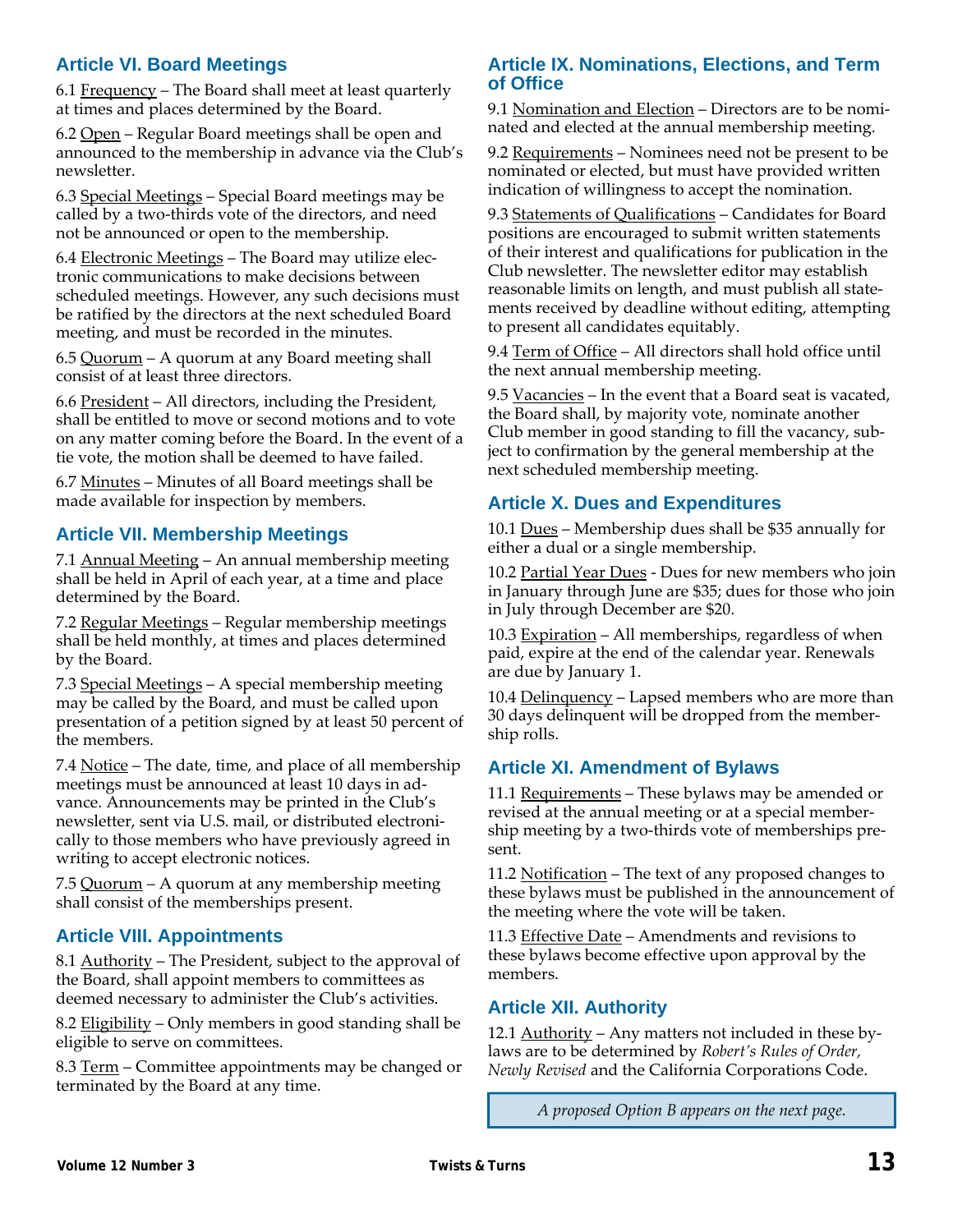#### **Option B**

Option B incorporates all of the changes listed in the previous description, with the following differences:

4.1 Number of Directors – The Board of Directors ("Board") shall consist of five directors.

5.1 Enumeration - The officers shall consist of a President, Communications Director, Member Services Di‐ rector, Treasurer, and Secretary, and shall represent the membership in all official matters.

5.4 Communications Director – The Communications Director shall serve as the primary liaison between the Board and the committees that provide communications with members and outside organizations. These committees include but are not limited to: newsletter, web, and vendor relations. The Communications Director

shall attempt to expedite committee requests where Board approval is required.

5.5 Member Services Director – The Member Services Director shall serve as the primary liaison between the Board and the committees that provide services to members. These committees include but are not limited to: membership, regalia, and events. The Member Services Director shall attempt to expedite committee re‐ quests where Board approval is required.

[Renumber 5.5 Treasurer to 5.6, and 5.6 Secretary to 5.7.]

9.6 Selection of Officers – As soon as practical after being elected, the Board shall assign one director to each office outlined in paragraph 5.1. The Board may reas‐ sign offices as they deem desirable at any time.

9.7 Absence of President – At any meeting where the President is absent, the next available officer shall pre‐ side, in the order listed in paragraph 5.1.

#### **NEW BYLAWS** *(Continued from page 11)*

by appointment, subject to ap‐ proval by the members (9.5). This allows vacancies to be filled rela‐ tively quickly, while still giving the members a say.

- ♦ Document the current policy on dropping delinquent members  $(10.4)$ .
- ♦ Require that the text of proposed bylaw changes be published in advance (11.2).

#### **Option B**

In the course of our discussions, we noted several difficulties in the club's operation. While we were deliberating, elections were looming on the horizon, and we began won‐ dering where our next officers would come from. We heard that a couple of members had expressed interest in the VP position, but none in other offices.

We also observed that, once someone announces for a given office, other members seem reluctant to run against them for the same office. And we noted that our club's structure puts a heavy burden on the president, through whom nearly all decisions seemingly must pass.

These observations led to an ex‐ panded proposal, which we call Op‐ tion B. Whereas the first set of revi‐ sions attempts to improve our op‐ eration within the current organiza‐ tional structure, Option B changes the structure and role of the Board.

In a nutshell, Option B proposes to expand the Board from four to five members, reducing the likeli‐ hood of tie votes at Board meetings. And since the VP currently has no official duties, we replaced that of‐ fice with two new directors. These would be regular Board members in every sense, much like our current VP, but one would be assigned to focus on the club's communications and the other on member services, just as the Treasurer focuses on the club's financial matters.

The idea is that each of our vari‐ ous committees (Membership, Rega‐ lia, Events, Newsletter, Web Site, etc.) should have a liaison person on the Board. This will enable the board to better support the commit‐ tees, and should reduce the need for every small decision or question to be fielded by the president.

Finally, we propose to elect the Board at large. Once the five direc‐ tors have been chosen, they can de‐

cide who among them is best quali‐ fied to fill each of the roles. They can even exchange offices in mid‐ term if circumstances warrant. We believe this will make it easier to find Board candidates, will help match offices with the directors' tal‐ ents, and will allow qualified mem‐ bers to run without feeling they are directly opposing friends who may also be running.

Option B is a fairly major depar‐ ture from SDMC's current opera‐ tion, but it works well in many other organizations. We feel it will help overcome much of the reluctance of members to run for Board seats, and will help make the Board more responsive to the committees and the entire membership.

#### **Recommendation**

Our committee firmly believes that the changes we have outlined will be a major benefit to SDMC and its members. We urge members to approve the proposed changes.

At a minimum, we believe the changes in Option A are essential to the club's welfare. But we believe Option B offers even greater prom‐ ise for carrying the club through its second decade.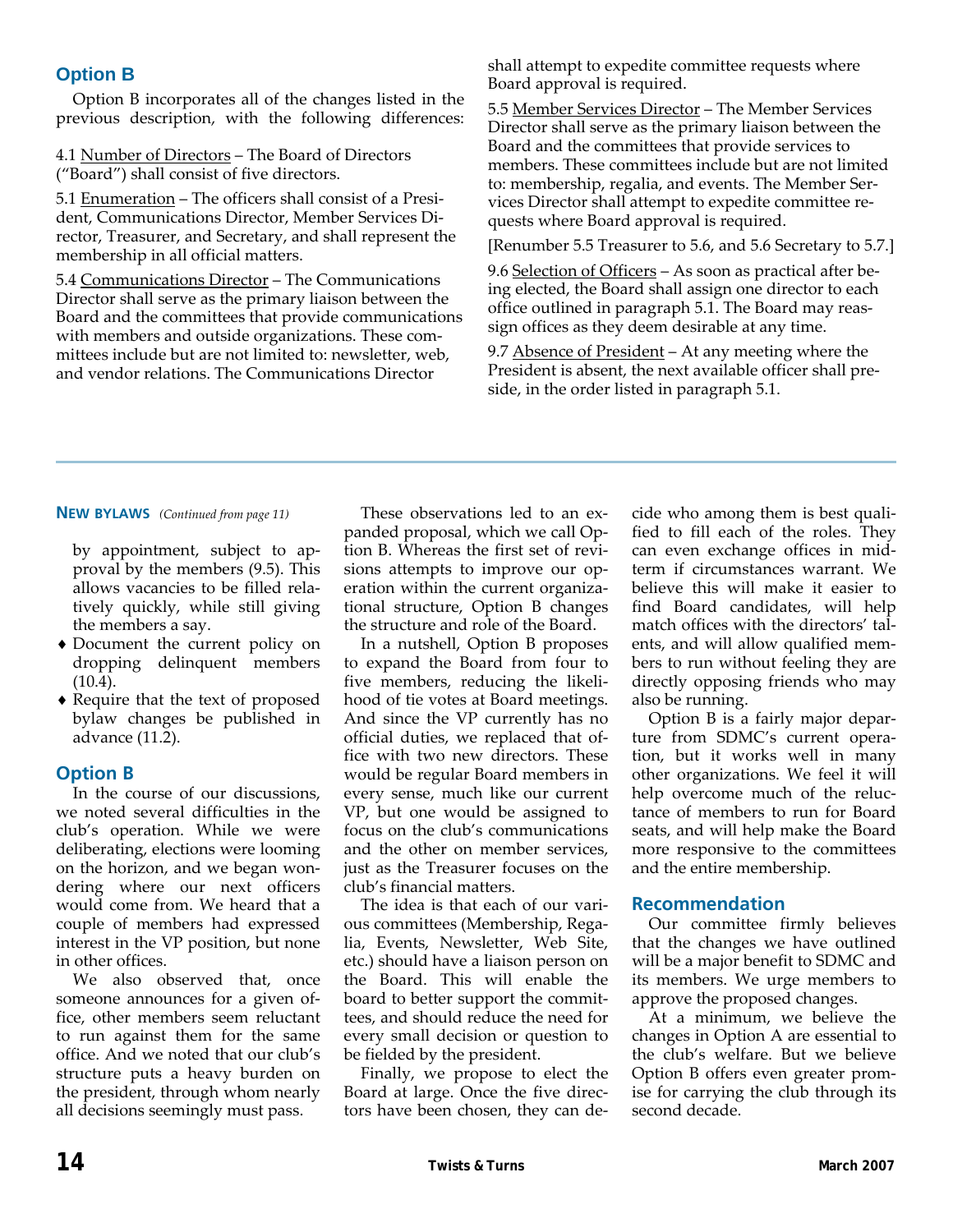# **Summary of proposed bylaw changes**

The following table outlines the most significant changes in the proposed bylaws (Option A). For each paragraph in the new proposal, it shows the corresponding paragraph in the current bylaws and de‐ scribes the nature of the change. If there is no substantive change, the description is blank. If there is no corresponding section in the current bylaws, the second column lists "New."

| <b>New</b> | cf. Old         | <b>Description of Changes</b>                                                                                                           |
|------------|-----------------|-----------------------------------------------------------------------------------------------------------------------------------------|
| 1.1        | ı               | Added definition for "Club"; indicate nature<br>of corporation.                                                                         |
| 2.1        | Ш               | Added "MX-5"; changed purpose from<br>"preservation" to "enhance ownership<br>experience."                                              |
| 3.1        | Ш               | Define "member"; remove licensing<br>requirement.                                                                                       |
| 3.2        | III A-B         | Make types explicit.                                                                                                                    |
| 3.3        | III B           | Make vote explicit.                                                                                                                     |
| 3.4        | III A           | Make voting and restrictions explicit.                                                                                                  |
| 3.4.1      | X A             | Restrict votes of dual members.                                                                                                         |
| 3.4.2      | New             | Prevent two directors from one dual<br>membership.                                                                                      |
| 3.4.3      | New             | Allow restricted benefits for dual members.                                                                                             |
| 3.5        | New             | Allow revocation of memberships.                                                                                                        |
| 3.6        | New             | Require Release of Liability for driving<br>events.                                                                                     |
| 4.1        | V               |                                                                                                                                         |
| 4.2        | IXA&E           | Removes residency requirement.                                                                                                          |
| 4.3        | $V$ B-C         |                                                                                                                                         |
| 4.4        | V D             | Clarifies approval process for major<br>expenditures.                                                                                   |
| 4.5        | $V E-F$         |                                                                                                                                         |
| 4.6        | V C             | Separates authorization of appointees.                                                                                                  |
| 5.1        | IV              |                                                                                                                                         |
| 5.2        | V A             |                                                                                                                                         |
| 5.3        | IV A            | Removes voting on ties (moved to 6.6).                                                                                                  |
| 5.4        | IV <sub>B</sub> |                                                                                                                                         |
| 5.5        | IV <sub>C</sub> | Adds budgeting duty.                                                                                                                    |
| 5.6        | IV D            | Makes bylaws available "on request."                                                                                                    |
| 6.1        | VI D            | Moves "open and announced" requirement<br>to (6.2).                                                                                     |
| 6.2        | VI D            | Restricts "open and announced" to regular<br>board meetings; specified means of<br>announcement.                                        |
| 6.3        | VI <sub>B</sub> | Clarifies "open and announced"<br>requirement.                                                                                          |
| 6.4        | New             | Authorizes electronic meetings; requires<br>decisions to be confirmed and documented<br>at subsequent Board meeting (per state<br>law). |

| New  | cf. Old | <b>Description of Changes</b>                                                                                                                                    |
|------|---------|------------------------------------------------------------------------------------------------------------------------------------------------------------------|
| 6.5  | New     | Defines quorum for Board meetings.                                                                                                                               |
| 6.6  | New     | Makes president's participation conform to<br>Robert's Rules.                                                                                                    |
| 6.7  | New     | Requires that Board minutes be open for<br>inspection.                                                                                                           |
| 7.1  | VI A    |                                                                                                                                                                  |
| 7.2  | New     | Defines regular monthly meetings (currently<br>not mentioned).                                                                                                   |
| 7.3  | VI C    | Allows Board to call special membership<br>meetings. (We currently do this, but our<br>bylaws don't actually allow it unless 50<br>members request the meeting.) |
| 7.4  | New     | Requires that all membership meetings be<br>announced, either by newsletter, mail, or<br>electronically (with members' consent).                                 |
| 7.5  | VIII    |                                                                                                                                                                  |
| 8.1  | VII     |                                                                                                                                                                  |
| 8.2  | IX A    |                                                                                                                                                                  |
| 8.3  | IX D    | Allows appointments to be changed or<br>canceled.                                                                                                                |
| 9.1  | IX B-C  |                                                                                                                                                                  |
| 9.2  | New     | Allows nomination and election in absentia<br>(per Robert's Rules).                                                                                              |
| 9.3  | New     | Encourages candidate statements; provides<br>publication guidelines.                                                                                             |
| 9.4  | IX D    | Applies only to directors, not appointees.                                                                                                                       |
| 9.5  | New     | Provides for filling Board vacancies by<br>appointment, subject to members'<br>ratification.                                                                     |
| 10.1 | X A     |                                                                                                                                                                  |
| 10.2 | X C     |                                                                                                                                                                  |
| 10.3 | XB&D    |                                                                                                                                                                  |
| 10.4 | New     | Specifies policy on delinquencies.                                                                                                                               |
| 11.1 | XII     | Clarifies meeting type.                                                                                                                                          |
| 11.2 | New     | Requires publication of proposed bylaws<br>changes.                                                                                                              |
| 11.3 | XII     |                                                                                                                                                                  |
| 12.1 | ΧI      | Corrects references.                                                                                                                                             |
|      |         |                                                                                                                                                                  |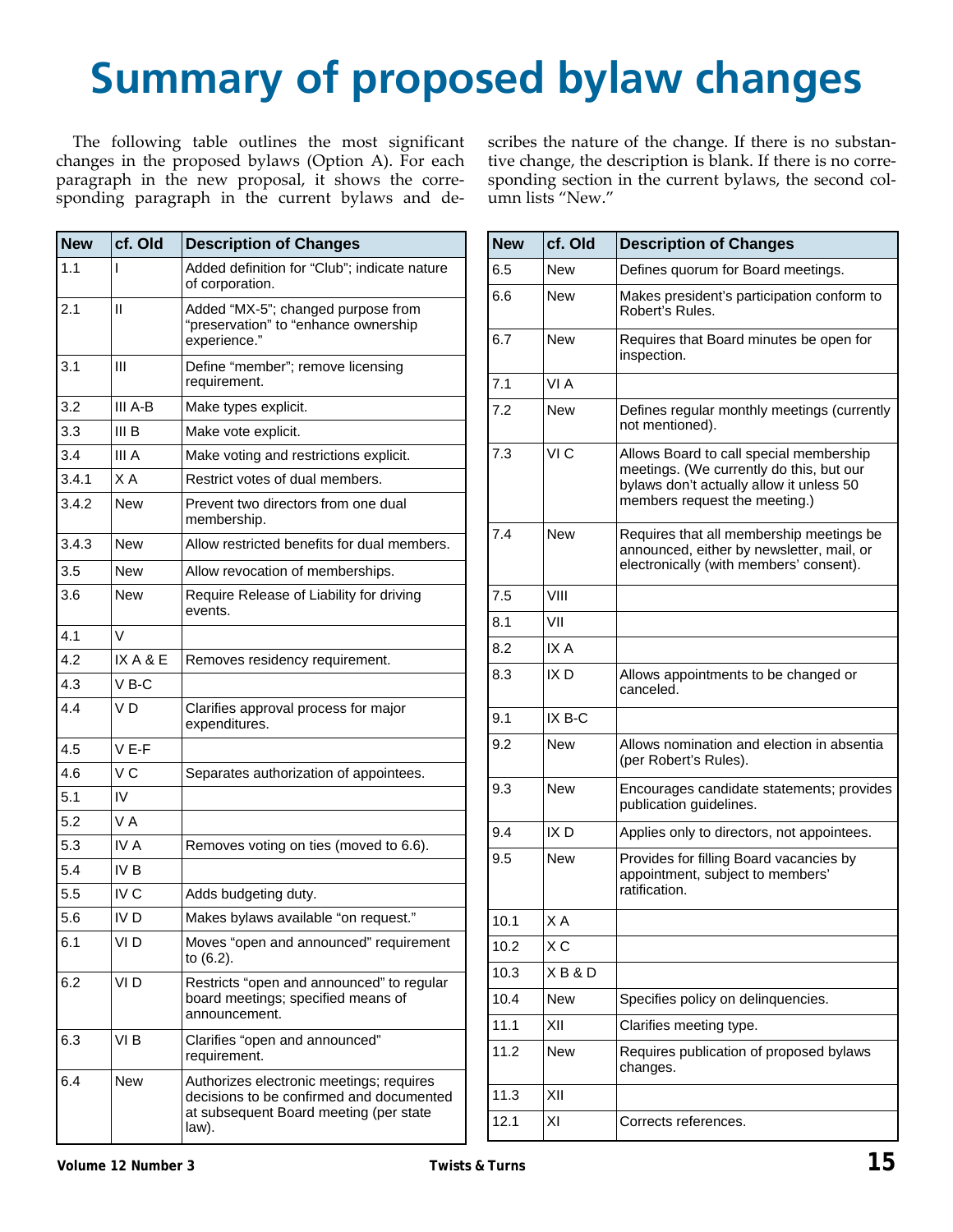# **Who says color doesn't matter?**

**LES SMITH**

**T** wo days of diversity training<br>recently produced moments<br>of both insightful thought recently produced moments and an occasionally wandering mind. A couple of times, that wandering got me to thinking about the San Diego Miata Club.

During those sessions, race was defined as people's perception of one's color. (Biologically, all humans appear to be pretty much the same.) It dawned on me that we Miataphiles are downright racist! I mean, color is a defining characteristic that we openly flaunt, and a concern we always raise when we welcome new members.

Overall, SDMC is extremely diverse. Beginning with the migration of three colors out of Hiroshima in 1989, look how the Miata has grown through three generations and over the past 18 years into a full range of cars of color.

Sure, we jestingly make color jabs at one another at our meetings and events, and we tend to band together and protect fellow members of the same color. Yet, I don't think one member can be faulted for not mixing with and feeling totally comfortable with drivers of other colors. Wouldn't it be wonderful if all the people of the world got along with other colors as well as we do? Perhaps it has something to do with core values built around the word "fun."

So much for my opinion. The true test will be how you respond to some questions that probe deeprooted feelings and behavior in regard to color. See how you do.

#### **On the basis of your Miata's ethnic background and color:**

… do you welcome new immigrants such as the NC without prejudice or bias?

… do you think that immigrant communities (NC owners including the power assisted hardtop subgroup) find it easy or difficult to assimilate into our society?

… do you think that immigrants can effectively integrate into society and make a positive contribution?

… have you ever been made to feel like a criminal?

… have you ever been stopped and searched by the police?

… do you think you are less likely to be believed by police compared to drivers of white Miatas?

… do you think you would get a fair trial in a court of law?

… would you be concerned about the color make‐up of the jury if you were on trial?

… are enough non‐white Miatas represented on SDMC's Board?

… would you marry or have a relationship with some one who drives a different color?

… would you be concerned if your child married someone who drives a different color?

… would you be happy if a different color Miata moved in next door?

… is your color adequately represented in Miata ads and commercials?

… do you have more trouble getting articles published in *Twists & Turns* than drivers of white Miatas?

# **And the winner is …**

#### **LARRY CLARK**

**T T** he ink was still damp on last<br>
month's issue when Jerry<br>
found a typo, which had premonth's issue when Jerry viously eluded the eyes of four edi‐ tors, three proofreaders, and the club's board.

I decided to turn it into a chal‐ lenge for our readers, which I an‐ nounced via the Yahoo group list. The first non‐staff member to report the error was promised a special mention in this issue, with double points to anyone who found prob‐ lems we didn't know about.

This being the Miata Club, a dia‐ log quickly ensued over car colors. We're sorry, but we rejected the notion that saying something positive about a color other than *<fill in your favorite>* qualifies as an error.

We have three winners. **Janice Boster** was the first to report the typo we knew about.

**Voodoo Bob Krueger** scored dou‐ ble points for noting a mismatch between the subject and verb in the promo for the Campo Rail Run, "The trains costs …."

Bob and I also began an ex‐

tended dialog on the use of "their" as a singular pronoun, as in "everybody did their own thing." We both were taught to use "his" in such situations. Like Bob, I find "their" grating to my ear, despite its advantage of gender‐neutrality. But, according to linguistics ex‐ perts I respect, times and stan‐ dards have changed, and I'm try‐ ing to keep up.

We saved our most embarrassing gaffe for last. **Harold Schwartz** noted that the back‐page listing of events had transformed his name to "Howard." We apologize.

What was the known error? In the calendar on the back page, February 14 was listed as "Valentime's Day." The hint, "Don't be *disheartened* if you *don't find it at first*," was in‐ tended to provide confirmation for anyone who noticed it because the error appeared on the final page and concerned that great Hallmark and florist holiday.

Thanks to everyone who played along with us. We'll try to do better in fiture isues.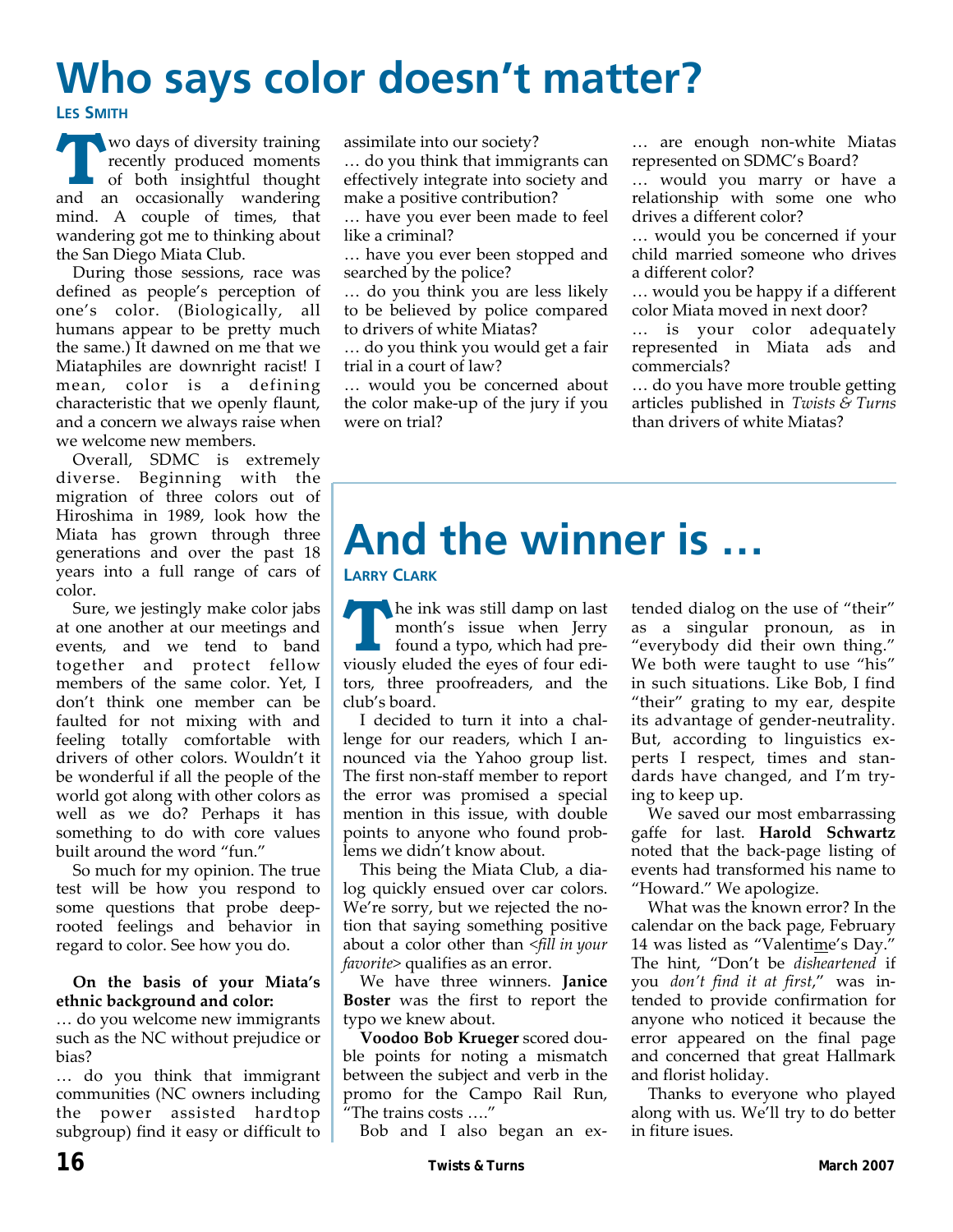## **Member Discounts**

**M**any vendors offer discounts<br>to Miata Club members. The<br>vendors, but lists them as a to Miata Club members. The club does not endorse these membership benefit. Some offers may require you to show a current SDMC membership card.

Businesses that wish to be listed must offer a discount from their nor‐ mal retail prices to SDMC members. Listings are limited to five lines (about 30‐35 words). Contact *newslet‐ ter@sandiegomiataclub.org* for more in‐ formation.

#### **Automotive Services**

**Allen's Wrench.** Mazda Master Techni‐ cian. 1620 Grand Avenue, San Marcos. 760‐744‐1192. Discount: 10% (except oil changes).

**American Battery**. Miata batteries & all other batteries. 525 West Washing‐ ton, Escondido. 760‐746‐8010. Contact: Jeff Hartmayer. Discount: Fleet dis‐ count on all products.

**Bumper Express**. Plastic bumper re‐ pair at shop or mobile truck will come to you. 9630 Black Mountain Rd., Ste. J, off Miramar Rd. 877‐228‐6737. *www.bumperexpress.com*. Discount: 20%

**Coast Car Covers, Inc**. Car covers, cockpit covers. 1229 Morena Blvd., San Diego. 619‐275‐7100. Discount: Wholesale price.

**Express Tire**. Auto repair, tires. 12619 Poway Road, Poway. 858‐748‐6330. Manager: David Dolan. Discount: 10% on parts and labor, including tires.

**Geri's Bazaar**. Custom deck bags, boot bags, travel bags. Maximize the space in your trunk. Contact: Geri Causarano. 828‐400‐1673. *www.geris‐ bazaar.com*. Substantial savings to club members.

**Good‐Win Racing LLC**. Miata in‐ takes, exhausts, shocks, springs, & goodies from Racing Beat, Moss, and more. *www.goodwin‐racing.com*. 858‐ 775‐2810. Special club price on every‐ thing.

**Hawthorne Wholesale Tire**. Tires, wheels, brakes, and suspension. 877 Rancheros Dr., San Marcos. 760‐746‐ 6980. Discount: 10%

**Just Dings Ltd**. Mobile paintless dent removal. 858‐569‐3464. Discount: 15%

**Kesler Customs**. Miata chassis braces, adjustable dead pedals, hide‐away license plate brackets. Installation of aftermarket parts, fabrication, light welding. Ted Kesler, 619‐421‐8472. Special club prices.

**Knobmeister Quality Images**. 3595 Gray Circle, Elbert, CO 80106-9652. Joe Portas, *joe@knobmeister.com*. 303‐ 730‐6060.

**Langka Corp**. Guaranteed paint chip and scratch repair system. Cleaning, detailing, and restoration products. 800‐945‐4532. *www.langka.com*. Dis‐ count: 30%.

**Larry Dennstedt's Auto Repair**. 4283 41st Street, San Diego. 619‐284‐4911. Discount: 10% on labor.

**Lutz Tire & Service**. Alignment spe‐ cialist, tires. 2853 Market Street, San Diego. 619‐234‐3535. Ask for Mike. Discount: 10% on parts (tires not in‐ cluded).

**Magnolia Auto Body**. Restorations, body work. 476 West Main Street, El Cajon. 619‐562‐7861. Ask for T.J. Dis‐ count: 10% on labor and parts.

**Porterfield Enterprises Ltd**. Brake pads, rotors. 1767 Placentia Ave., Costa Mesa. 949‐548‐4470. Discount: 15% on Porter‐field & Hawk brake pads; \$10 off rotors; \$9.25 for Motul 600 brake fluid (1 pint).

**Smog Squad**. 3342 Rosecrans, San Diego. 619‐223‐8806. General Man‐ ager: Jose Munoz. Discount: \$10 on smog tests.

**Team Voodoo**. Nearly legendary shift knobs, t‐shirts, hats, decals, etc. *vbob@teamvoodoo.com* or fax 858‐679‐ 9484. Discount: 10% and no sales tax.

**Thompson Automotive**. Cool accesso‐ ries for our cool cars; oil filter relocation kits, gauge kits, air horns, brakes, Voo‐ doo knobs, & MORE. *www.thompson‐ automotive.com*. 949‐366‐0322. Discount: 10%

**Tri‐City Paint**. Professional detailing, pro‐ducts, paint, airbrushes, car cov‐ ers. West Miramar Area: 858‐909‐ 2100; Santee, Mission Gorge: 619‐448‐ 9140. Discount: Body shop pricing #CM6660.

**WheelStore**. Wheels, tires, suspen‐ sion, alignment. 208 S. Coast Hwy., Oceanside. 760‐967‐1336. Contact: Joe Jordan. Discount: Wholesale price on tires; \$10 off alignments.

**World Famous Car Wash**. Complete professional car care. Complete detail,

hand wax, leather treatment, free shuttle service. 7215 Clairemont Mesa Blvd, San Diego. 858‐495‐9274. Dis‐ count: 10%

#### **Mazda Dealerships**

**Bell Road Mazda**. Phoenix. 800‐765‐ 5292. Ask for John Mardueno or Scott Moehn. Discount: 20% on Mazda parts and accessories.

**Mazda El Cajon**. 619‐442‐7050. Dis‐ count: 20% on Mazda parts; 10‐20% on accessories.

**Mazda of Escondido.** 760‐737‐3200. Discount: 20% on most parts; 15% on labor (not including smog certifica‐ tion).

**Westcott Mazda**. National City. 619‐ 474‐1591. Discount: 10% on parts or labor (except oil changes).

#### **Other Services**

**Alarm 2000**. Residential and commer‐ cial alarm installations and monitor‐ ing. Free equipment with 2‐way voice & free install. Buffy Hergenrader, 619‐ 221‐0948. *buffy@iopener.net*. Discount: No connection fee.

**Coldwell Banker Real Estate**. David T. Bryan, Realtor. 619‐334‐4625. *david‐ bryan@coldwellbanker.com*. Free market analysis. No transaction fees for SDMC members or referrals!

**Linsco Private Ledger**. Fee‐based planner. Wealth management, estate, retirement, and investment planning. Free consultation and 15% discount on all fees. Hernan Hooker, BCE. 619‐ 542‐0822.

**Rosin & Associates**. Attorneys at law. Accidents, insurance issues, general civil law. No recovery, no fee. Anita Rosin, *anita.rosin@rosinlaw.com*. 619‐ 543‐9600. Discount: 10% on attorneys fees.

### **Membership Benefit: Free Classified Ads**

Classified ad space is provided at no cost to *SDMC members only*. Ads must include first and last names, telephone number, and e-mail address, which must agree with current club roster.

Send ads to *newsletter@sandiego miataclub.org*. Ads will run for four months unless canceled, and may be revised and resubmitted.